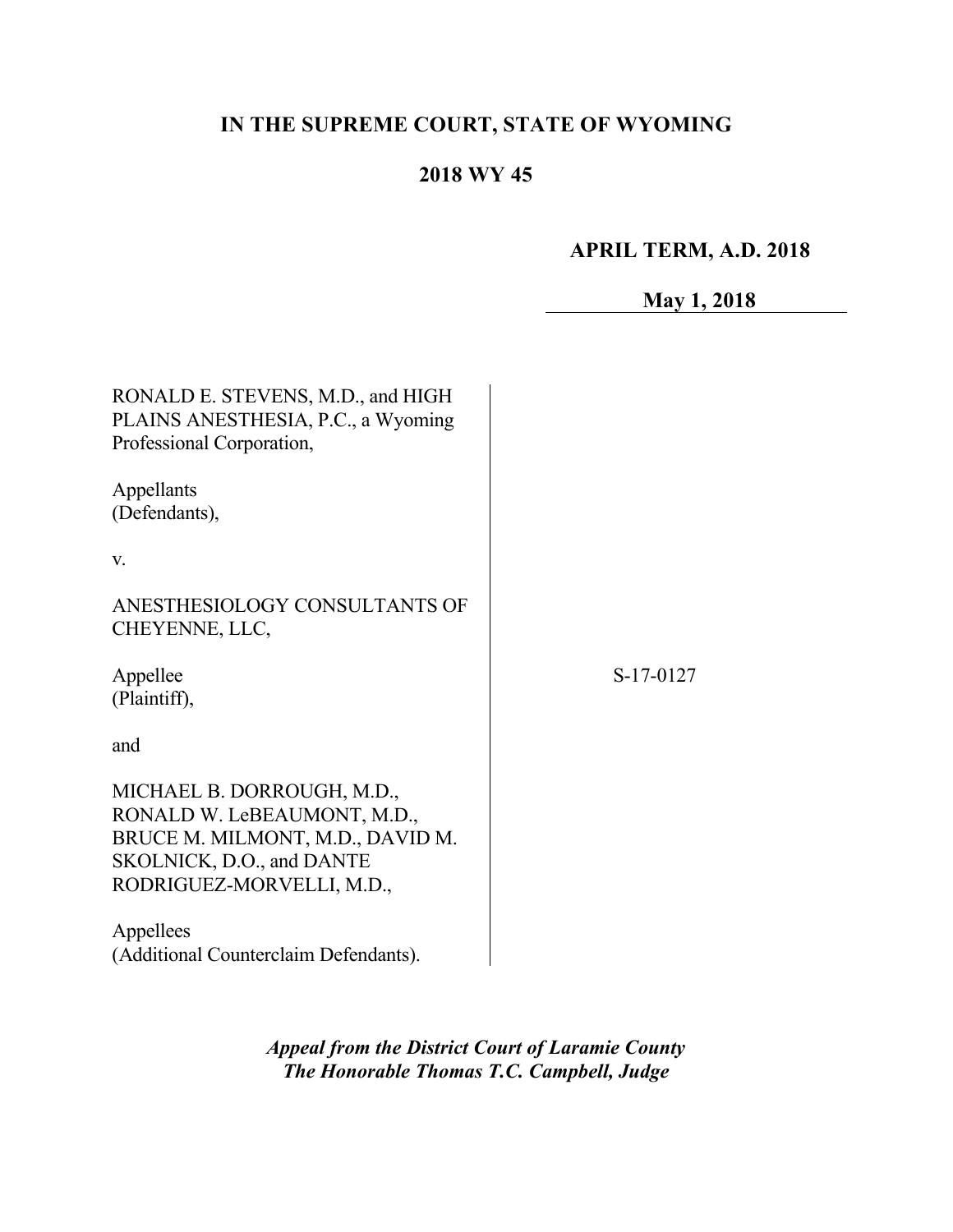#### *Representing Appellants:*

*Anna M. Reeves Olson and Weston W. Reeves, Park Street Law Office, Casper, Wyoming. Argument by Ms. Reeves Olson.*

#### *Representing Appellees:*

*Henry F. Bailey, Jr. and Douglas W. Bailey, Bailey Stock Harmon Cottam P.C., Cheyenne, Wyoming. Argument by Mr. Douglas Bailey.*

*Before BURKE, C.J., and HILL\*, DAVIS, and KAUTZ, JJ., and FENN, D.J.*

*FENN, D.J., delivers the opinion of the Court; KAUTZ, J., files a concurring in part and dissenting in part opinion.*

*\* Justice Hill retired from judicial office effective February 17, 2018, and, pursuant to Article 5, § 5 of the Wyoming Constitution and Wyo. Stat. Ann. § 5-1-106(f) (LexisNexis 2017), he was reassigned to act on this matter on February 20, 2018.*

**NOTICE: This opinion is subject to formal revision before publication in Pacific Reporter Third. Readers are requested to notify the Clerk of the Supreme Court, Supreme Court Building, Cheyenne, Wyoming 82002, of any typographical or other formal errors so that correction may be made before final publication in the permanent volume.**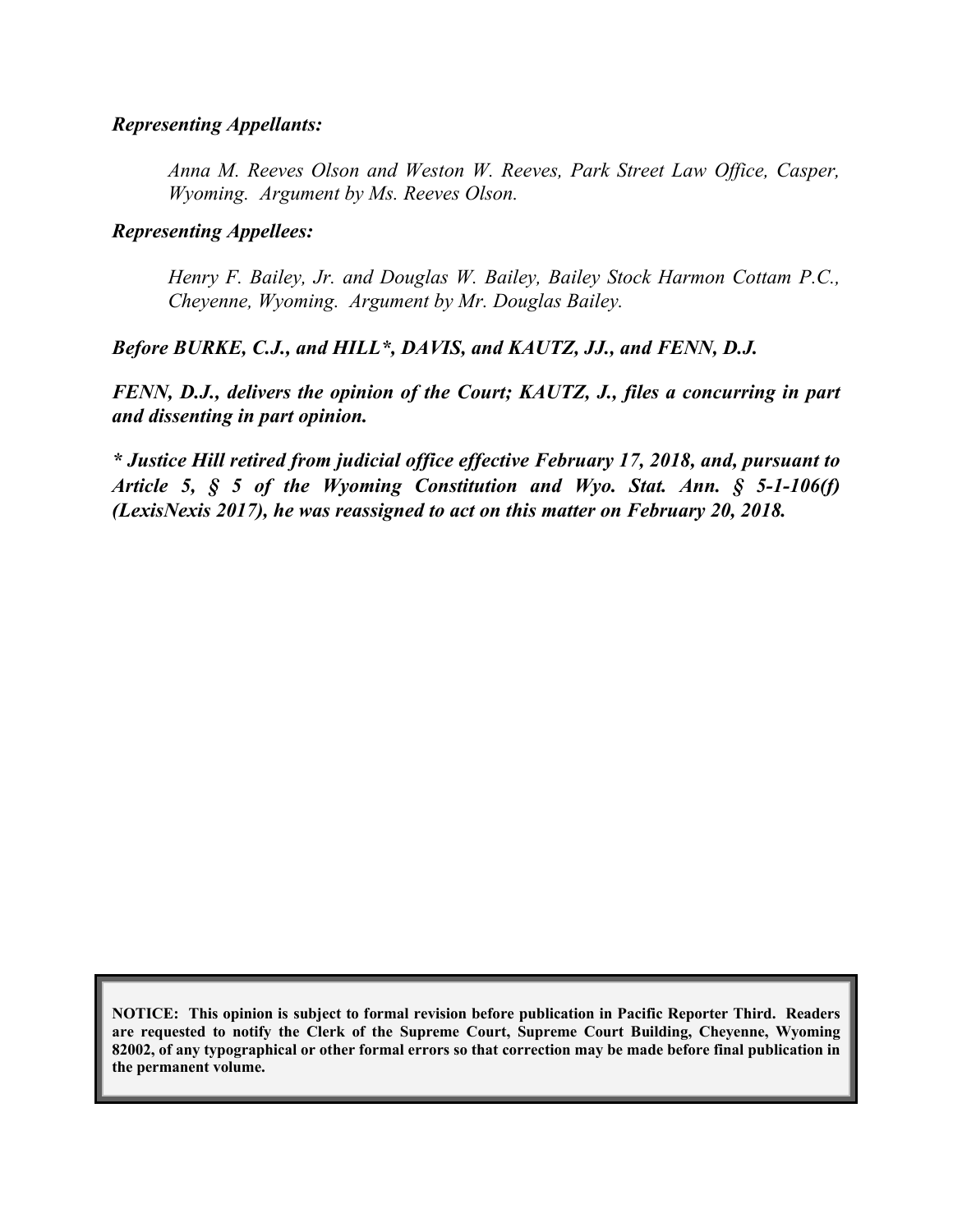#### **FENN, District Judge.**

[¶1] Appellants, Ronald Stevens and High Plains Anesthesia, P.C., appeal from the *Judgment on Jury Verdict*, *Order on Summary Judgment*, and *Order Denying Stay and Motion for Judgment as a Matter of Law*. Appellants assert that the district court improperly granted summary judgment, erred in refusing to admit certain evidence at trial, and erred in refusing to grant their post-trial motion for judgment as a matter of law. We affirm in part, reverse in part, and remand for further proceedings.

#### *ISSUES*

[¶2] Appellants phrase the issues as follows:

1. Did the District Court err in granting summary judgment to ACC on the breach of fiduciary duty claims because there were issues of material fact as to whether the Eye Surgery Center amounted to a protectable and continuing "corporate opportunity" for ACC?

2. In the alternative, did the District Court err by granting summary judgment to ACC on the breach of fiduciary duty claims because Dr. Stevens had given notice to ACC and ACC ratified Dr. Stevens' actions and/or rejected the opportunity?

3. Regardless of whether the Eye Surgery Center amounted to a "corporate opportunity," was the arrangement between Cassandra Rivers and ACC a violation of the Federal Anti-Kickback law, and is thus illegal and unenforceable as a matter of law?

4. Did the District Court err in granting summary judgment to ACC on Dr. Stevens' Defamation claim because there were issues of material fact regarding whether Dr. Dorrough abused the conditional privilege and spoke with malice?

5. Did the District Court abuse its discretion and commit prejudicial error at trial when it refused to admit Dr. Stevens' December 11, 2013 email and the July 17, 2014 email between Drs. Dorrough and Skolnick?

Appellees phrase the issues as follows: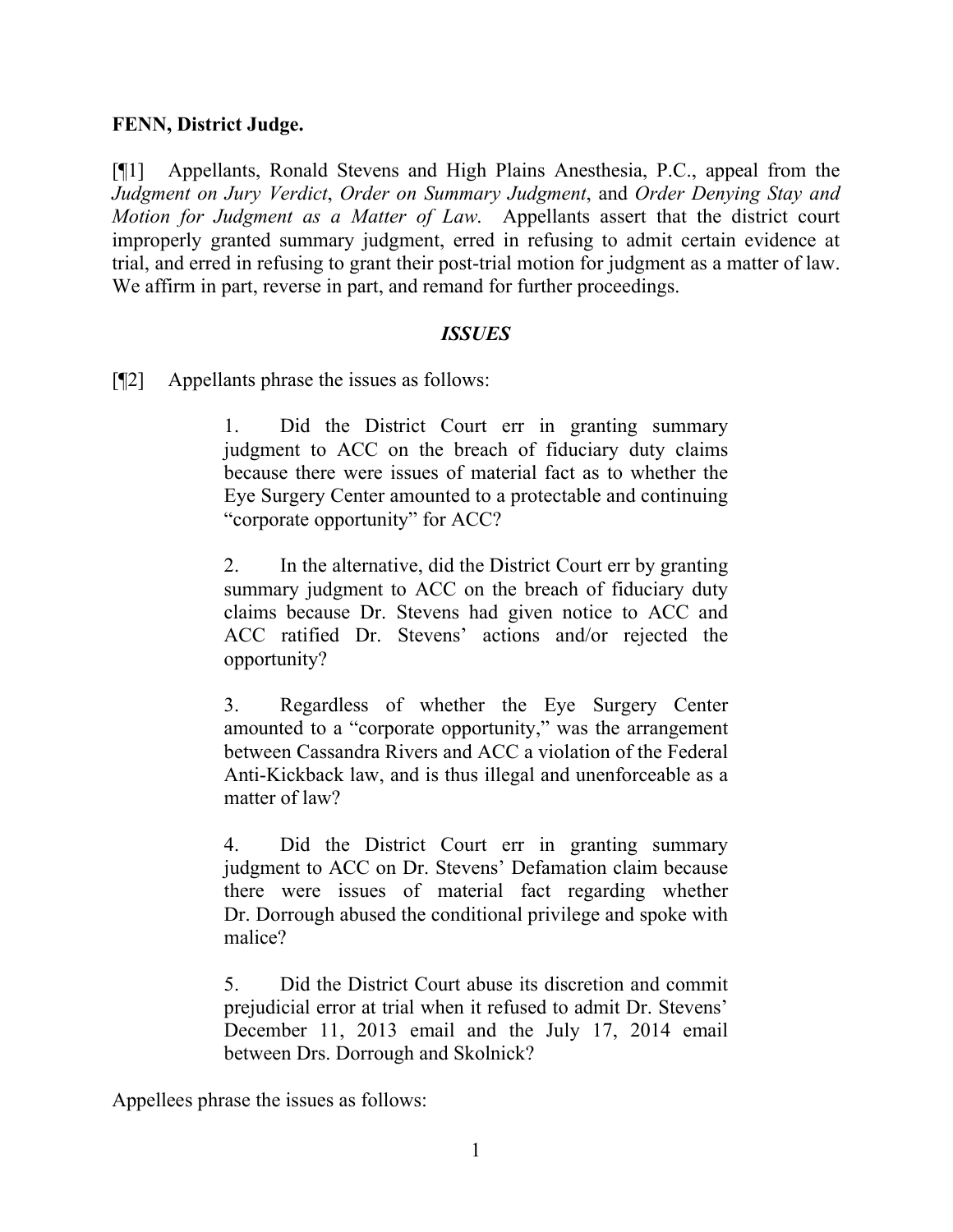1. The manager of a limited liability company owes a duty of loyalty to the company that includes a duty not to compete with, or appropriate an opportunity from, the company. While a manager of ACC, Dr. Stevens both competed with ACC and appropriated a company opportunity. Did Dr. Stevens breach his duty of loyalty to ACC?

2. A company opportunity exists when the company has an actual or expected interest in, and ability to acquire, the property or asset. ACC had a longstanding businessrelationship with the Cheyenne Eye Surgery Center as well as an established history of revenue from the relationship. Does ACC's longstanding business-relationship constitute a company opportunity?

3. A manager's duty of loyalty requires him to fully disclose all material facts relating to company opportunities he intends to appropriate. Dr. Stevens sent an email to ACC's billing provider, copying ACC's other managers, stating he intended to "carve out" certain of his services from ACC. Did this email referencing a carve-out constitute full disclosure of all material facts relating to the appropriation of the company opportunity?

4. A company can only approve, reject, or ratify a manager's appropriation of a company opportunity if that opportunity has been fully disclosed to the members of the company. Dr. Stevens' email to ACC's billing provider (copied to two managers) did not disclose any material facts relating to the company opportunity he appropriated. Did ACC ratify Dr. Stevens' appropriation of the company opportunity?

5. Privileged or substantially true communications do not constitute defamation. Dr. Dorrough's statement to his colleagues that Dr. Stevens had diverted income from ACC was both privileged and true. Did Dr. Dorrough defame Dr. Stevens?

6. Irrelevant evidence is inadmissible and evidence that will confuse or distract the jury can be excluded. The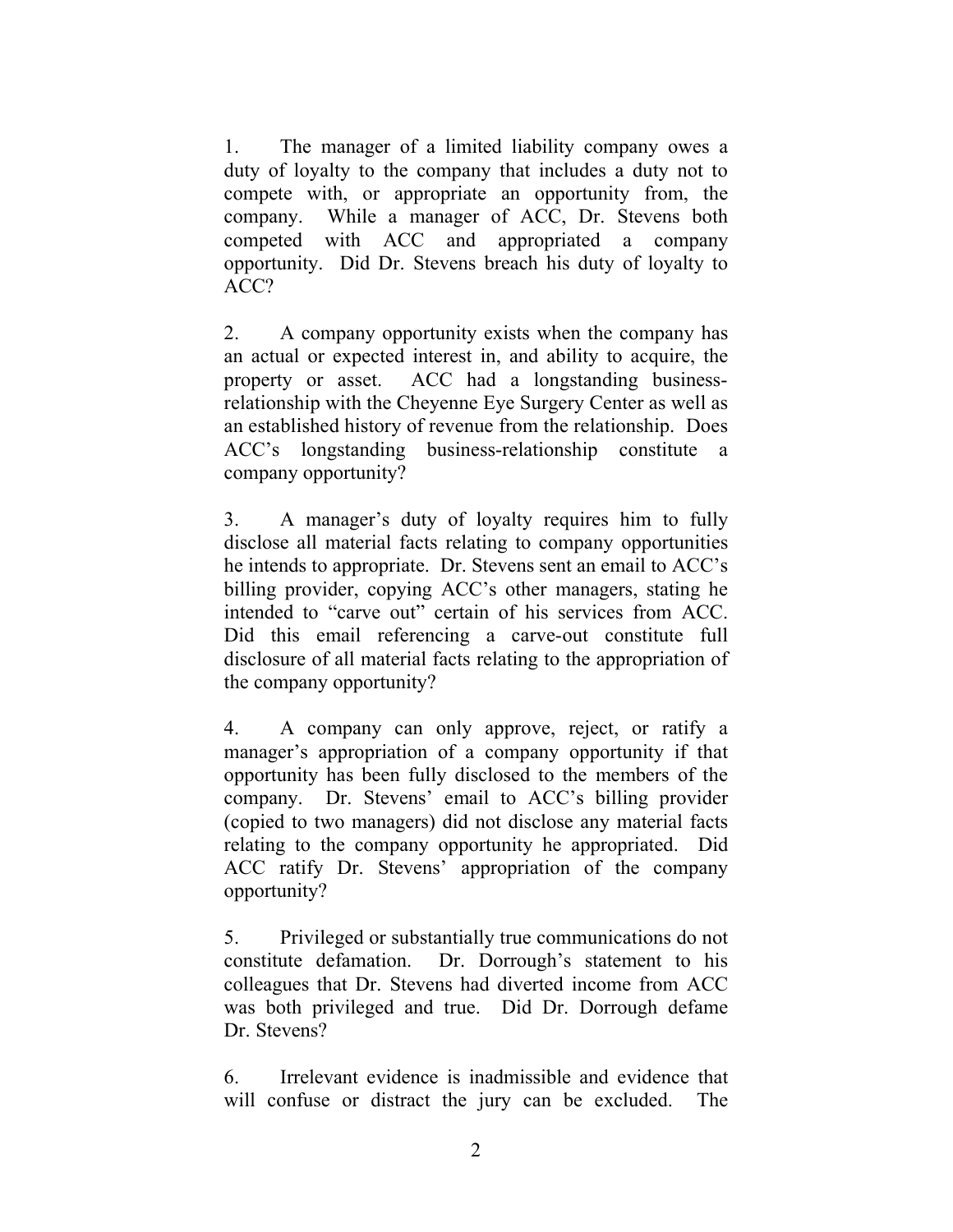December 11, 2013 Copied-To-Email and the July 17, 2014 Post-Discovery Emails were irrelevant and would have confused or distracted the jury. Did the District Court abuse its discretion in excluding the emails?

7. The failure to raise an issue before the District Court precludes this Court from considering it on appeal. The Appellants failed to raise the issue of whether an agreement between Cassandra Rivers and ACC violated federal antikickback law before the District Court. Should this Court consider the issue for the first time on appeal?

8. Is the Appellants' argument that an agreement between Cassandra Rivers and ACC violates federal anti-kickback law applicable to the facts of this case?

# *FACTS*

[¶3] In 1999, a group of anesthesiologists in Cheyenne formed Anesthesiology Consultants of Cheyenne, LLC ("ACC"). The members of ACC typically provided anesthesiology services at Cheyenne Regional Medical Center ("CRMC") and High Plains Surgery Center. ACC also provided services to a group of Cheyenne ophthalmologists, who generally performed surgery on their patients at either CRMC or High Plains Surgery Center. Some of the members of ACC had performed anesthesiology services for the ophthalmologists even before 1999.

[¶4] Appellant, Dr. Ronald Stevens, joined ACC in 2001. Dr. Stevens had previously been an anesthesiologist in Denver, Colorado, and he had been a manager of a much larger group of anesthesiologists in that state before relocating his practice to Cheyenne. Shortly after moving to Cheyenne, Dr. Stevens met Cassandra Rivers. Ms. Rivers is a certified registered nurse anesthetist ("CRNA"). Ms. Rivers often performed work for ACC at CRMC, but she did not have a written contract with the company. Dr. Stevens and Ms. Rivers married in 2005.

[¶5] In 2007, several of Cheyenne's ophthalmologists decided to open their own eye surgery center. Dr. Stevens, Ms. Rivers, and possibly other members of ACC assisted the eye surgeons in selecting the proper equipment and setting up their surgery center. The Cheyenne Eye Surgery Center (the "Eye Center") opened in 2008. ACC initially provided anesthesia services at the Eye Center after it opened. However, ACC also had a contract with CRMC that required it to provide a certain number of physicians and/or CRNAs who would be available to cover the hospital's anesthesiology cases. Thus, it was sometimes difficult to have enough anesthesiologists to provide coverage for CRMC, High Plains Surgery Center, and the Eye Center. This meant that some cases at the Eye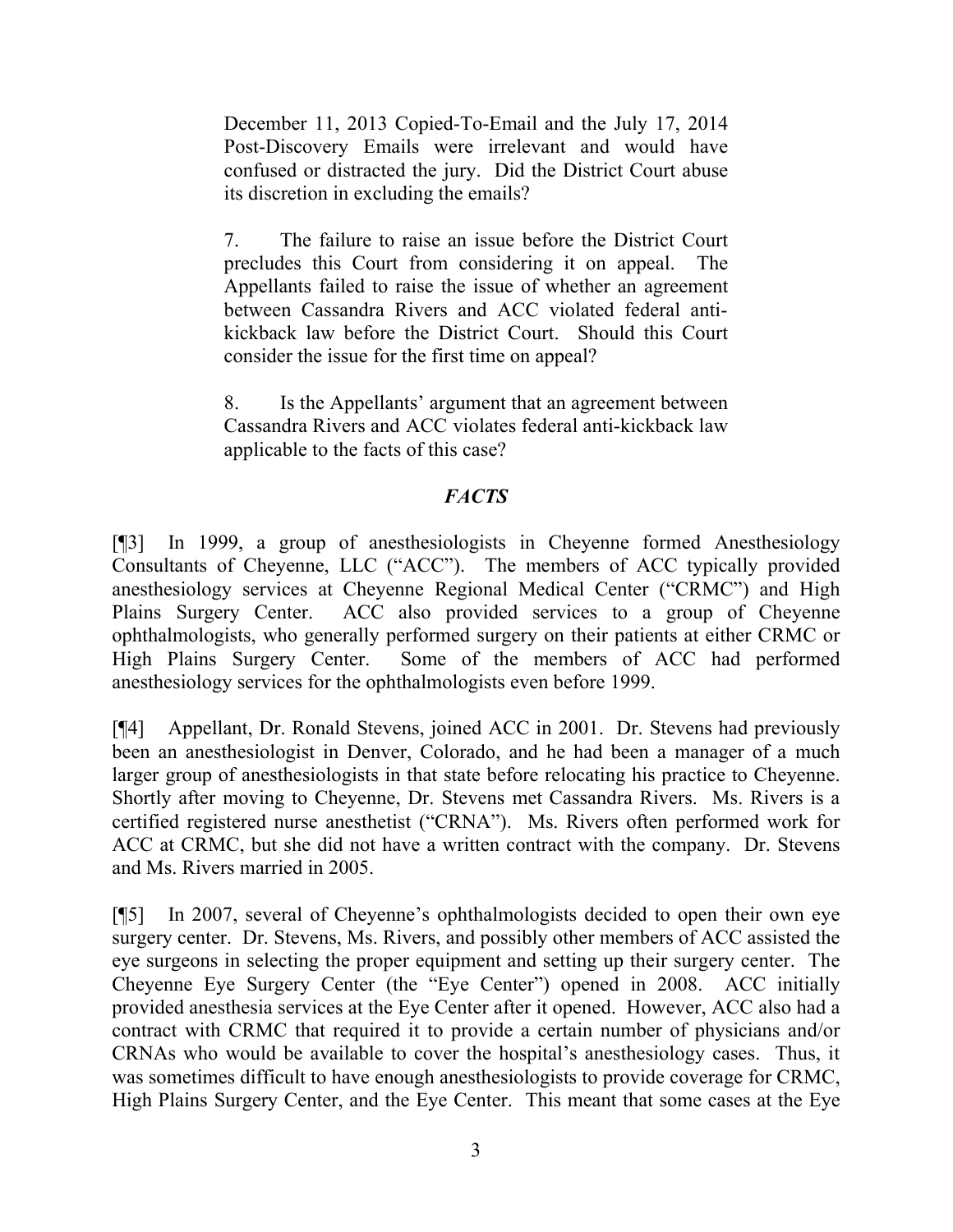Center were missed. Around the time the Eye Center opened, Ms. Rivers was looking for a position that would give her shorter hours. Dr. Stevens suggested to the members of ACC that Ms. Rivers provide services at the Eye Center when needed, and continue to work at CRMC a couple of days each week. ACC would bill for her work there, pay her an hourly rate, and keep the rest of the income. ACC accepted this arrangement, and Ms. Rivers started providing services at the Eye Center in April of 2008. Ms. Rivers was scheduled to be at the Eye Center three days a week and at the hospital the other two days. There was no written agreement either between ACC and the Eye Center or between ACC and Ms. Rivers. However, for the next several years, ACC billed for Ms. Rivers' services at the Eye Center, paid her an hourly rate, and kept the rest of the income. On average, ACC kept slightly more than half of the income that was generated at the Eye Center.

[¶6] ACC gave Ms. Rivers minimal, if any benefits, other than providing billing services. Ms. Rivers' work was directly supervised by the ophthalmologists at the Eye Center. In May 2009, Ms. Rivers became an employee of Dr. Stevens' company, High Plains Anesthesia, P.C. When this change occurred, ACC paid Ms. Rivers' hourly wage to High Plains Anesthesia instead of directly to Ms. Rivers. High Plains Anesthesia then paid Ms. Rivers an hourly rate. High Plains Anesthesia paid Ms. Rivers' worker's compensation and unemployment premiums and it issued her a W-2 for the income she received. ACC continued to retain roughly half of the income from the services Ms. Rivers provided at the Eye Center.

[¶7] In 2013, the members of ACC executed the Restated Operating Agreement of Anesthesiology Consultants of Cheyenne, LLC ("Operating Agreement") and a Distribution Agreement. At the time these documents were executed, Dr. Stevens was a manager of ACC, along with Dr. Skolnick and Dr. Wallace. These documents provided that patients would be assigned to a member of ACC on a random, rotating basis. The physicians would then pool all of the money they collected from their cases, and after adjustments were made for group expenses, the physician members would be paid \$25 for every one "unit of work." The Distribution Agreement set out how many units of work a physician would be paid for a certain type of procedure. This system was designed to allow the physicians to share in the available revenue and eliminated any incentive to avoid patients in low-paying categories or to seek out only the best paying cases.

[¶8] Some anesthesiologists, like Dr. Stevens, receive training in pain management. Dr. Stevens' practice with ACC included traditional anesthesia services, as well as pain management. Most of Dr. Stevens' pain patients were Medicare patients or patients who were on disability, and ACC was not able to collect full payments for many of these cases. This meant that pain management cases were not very profitable for ACC and did not generate as much income as other types of procedures. In November of 2013, one of the members of ACC suggested that the pain management practice should be divorced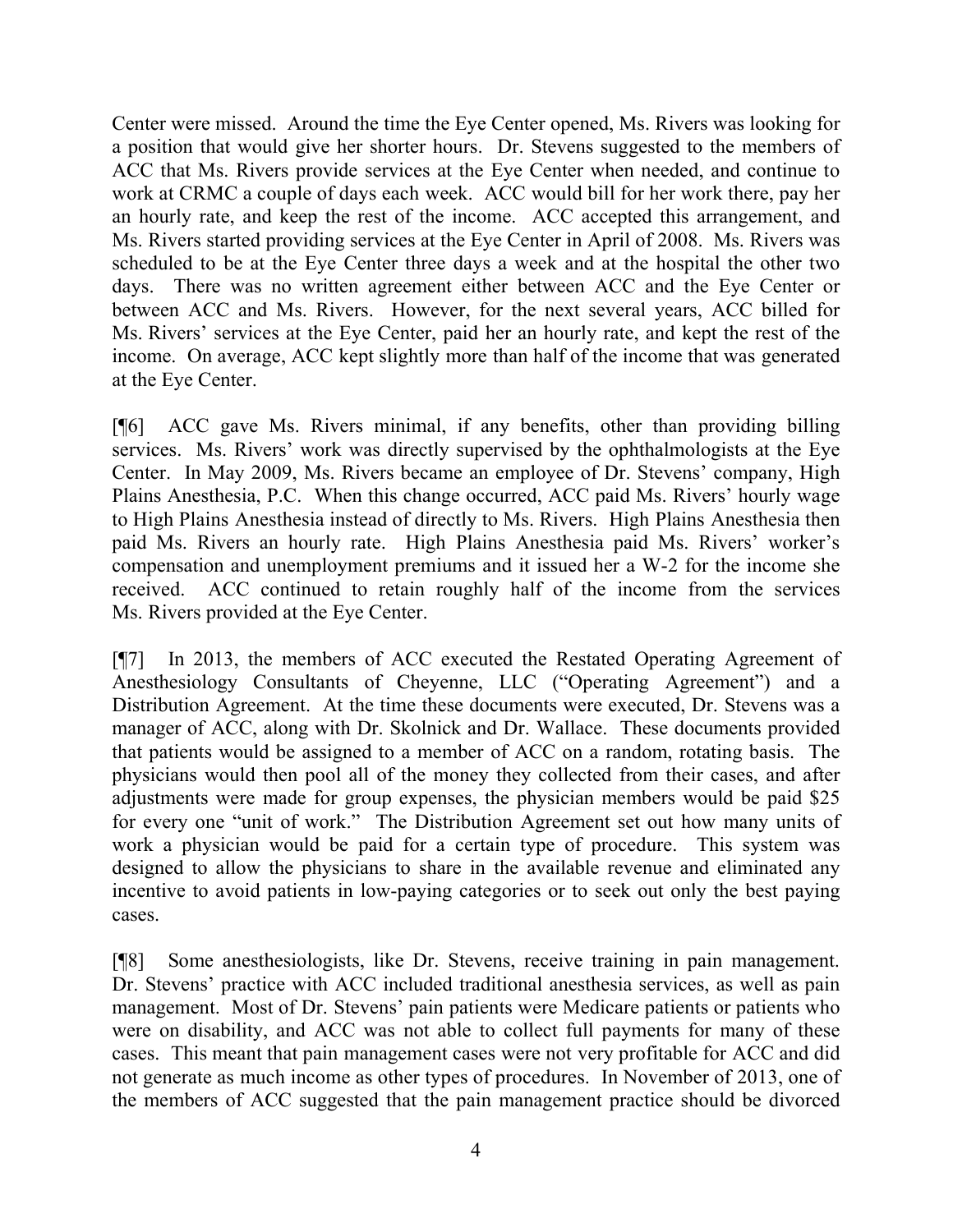from or "carved out" of ACC's shared income pool.

[¶9] A meeting to discuss this "carve out" was held on November 25, 2013. Prior to the meeting, Dr. Stevens told Dr. Dorrough that he did not want to carve out the pain practice, and that he did not believe the members could vote to change the Distribution Agreement to carve out a specific class of procedures. Dr. Stevens also expressed this opinion to the group at the meeting. He proposed that another option would be for the group to limit the shared revenue to that received from procedures done at CRMC and High Plains Surgery Center. He may have also said that Ms. Rivers was "leaving a lot of money on the table." No official vote was taken at this meeting, but it was clear that several of the members believed that the pain practice should be carved out.

[¶10] On December 10, 2013, Amy Hayes of the Office Assistant, ACC's billing provider, sent an email to the managers of ACC, Drs. Stevens, Dorrough, and Skolnick, asking whether the pain practice was going to be carved out and, if so, what date that was to begin. She recommended a transition date of January 1, 2014. Dr. Stevens replied to Ms. Hayes and copied Drs. Dorrough and Skolnick. He wrote:

> In light of the consistent and persistently expressed wishes of the rest of the group members, and for the purpose of expressing this to you clearly, I have decided to implement the "carveout" as follows: I will continue to personally provide services, through my PC, to the group. This will encompass all work done at the hospital under the contract, as well as "traditional" anesthesiology services at High Plains Surgery Center. All other practice areas, including "the pain practice", and provision of services done by myself or employees elsewhere, will be billed and collected directly through my long-standing corporation, High Plains Anesthesia, PC, which will make its own arrangements for contracting, billing, and collecting. January 1, 2014 will mark the beginning of this separation.

It appears that neither Dr. Dorrough nor Dr. Skolnick read this email when it was initially sent. Dr. Stevens later asked them if they had received his email and had any questions about it. They told him that they had received it, and that everything was okay. Drs. Dorrough and Skolnick later testified that they believed this email only involved the voluntary carve out of the pain practice, and they were amenable to that being carved out as of January 1, 2014.

[¶11] On January 1, 2014, ACC stopped receiving the income from the Eye Center, and it was deposited into High Plains Anesthesia's account. Ms. Rivers continued to work at CRMC on Mondays and Fridays, and she submitted her invoices to ACC for this work.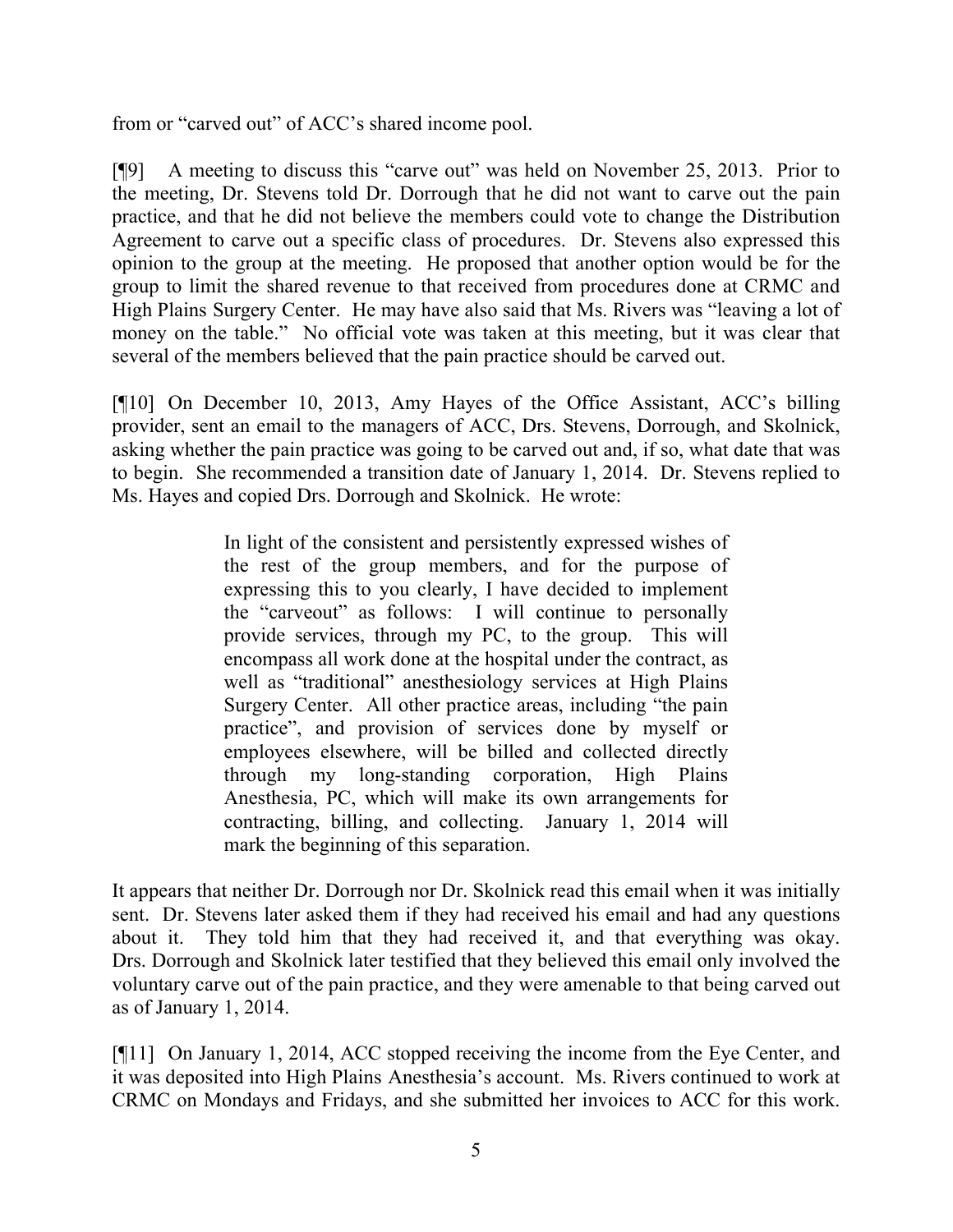These invoices no longer showed her work at the Eye Center on Tuesdays, Wednesdays, and Thursdays. The invoices were submitted as they had been in the past, and they were signed either by Drs. Stevens, Dorrough, or Skolnick.

[¶12] On June 20, 2014, Dr. Dorrough noticed that ACC was no longer receiving the income from the Eye Center. He approached Dr. Stevens to ask why Ms. Rivers had stopped sending her invoices for this work to ACC. In response, Dr. Stevens reminded Dr. Dorrough about his December 11, 2013 email. Dr. Stevens printed this email for Dr. Dorrough and underlined the section where he had told them that he would be carving out all work done by his employees. Dr. Dorrough then admitted that he had not read the email when it was originally sent. Dr. Dorrough told Dr. Stevens that he was going to schedule a meeting so that the situation could be discussed with all of the members of ACC.

[¶13] After speaking with Dr. Stevens, Dr. Dorrough went to some of the members and told them that Dr. Stevens had diverted the money from the Eye Center to his personal PC without notice. After speaking with Dr. Dorrough, some of the members believed that Dr. Stevens had committed a criminal act. The members held a meeting on July 8, 2014, to discuss the situation, and they voted 9-3 to expel Dr. Stevens from ACC.

[¶14] After Dr. Stevens had been expelled from ACC, he informed Dr. Dorrough that he and Ms. Rivers would like to keep the business from the Eye Center. Dr. Dorrough wrote an email to Dr. Skolnick which read in relevant part:

> 3) Eye Center- [Dr. Stevens] and Cassie would like to keep the eye center and are wondering what our intentions are? I see this as not a major deal because in order to make the eye center profitable for us, we would have to recruit another CRNA. If we have to bring in more locums in order to keep the eye center staffed, it may not be much of a benefit to us, and would certainly generate more friction. (Locums might be \$2,000/day and the eye center is worth about \$1300/day).

Dr. Skolnick responded as follows:

I think it's okay to give [Dr. Stevens] the Eye Center, but I think we still need to keep our hat in the rink. I will give them a call and clearly state that we don't want to take over, but if they ever need help or [are] unhappy with [their] current arrangement that we would maybe be able to work something out. Thoughts?

[¶15] In August of 2014, ACC sent Ms. Rivers a letter that her services were no longer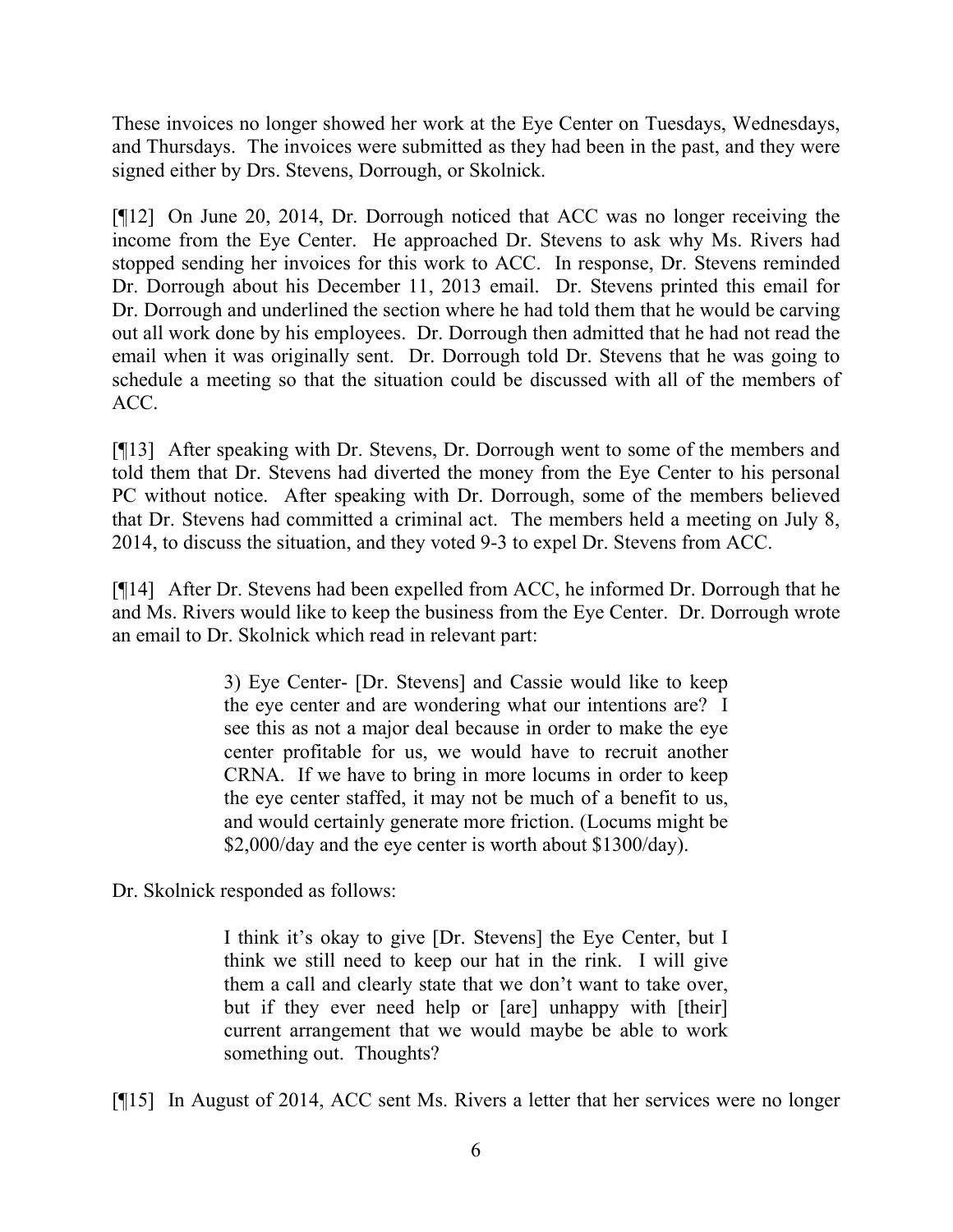needed at CRMC. After her work with ACC ceased, Ms. Rivers continued to provide services at the Eye Center. High Plains Anesthesia continued to bill for her work, paid her an hourly wage, and kept the rest of the income. ACC did not actively pursue the Eye Center's business after expelling Dr. Stevens from the group. One or more members of ACC did contact the Eye Center to let them know that ACC was willing to provide anesthesiology services. However, these communications were characterized as "advertisements" by Dr. Dorrough, and no one from ACC ever contacted the Eye Center to inform them that ACC thought it had an exclusive arrangement with the Eye Center, and that it was a violation of this agreement to use Ms. Rivers' services. In addition, ACC did not attempt to replace Ms. Rivers with another CRNA who could have covered the Eye Center.

[¶16] After Dr. Stevens was expelled from ACC, he was no longer placed on the rotation at CRMC, and he was only allowed to perform services there if a patient or physician expressly requested him. In addition, some of the members of ACC actively discouraged other physicians from requesting Dr. Stevens. Members of ACC also discussed pursuing criminal prosecution of Dr. Stevens.

[¶17] ACC filed suit against Dr. Stevens and Ms. Rivers on February 13, 2015. ACC's *Amended Complaint* alleged nine causes of action: 1) breach of fiduciary duties; 2) breach of the covenant of good faith and fair dealing; 3) breach of contract; 4) conversion; 5) constructive fraud; 6) fraud; 7) intentional interference with a contract and/or prospective economic advantage; 8) civil conspiracy; and 9) punitive damages. All of these causes of action alleged that ACC had been harmed by Dr. Stevens' diversion of the income from the Eye Center, and ACC was entitled to damages incurred as a result of this conduct.

[¶18] Dr. Stevens counterclaimed against Drs. Dorrough, LeBeaumont, Milmont, Skolnick, and Rodriguez-Morvelli as the members of ACC. He initially alleged three causes of action: 1) interference with a contract and interference with prospective economic advantage; 2) breach of the covenant of good faith and fair dealing; and 3) breach of contract. His counterclaim was subsequently amended to allege claims of defamation and intentional interference with a contract against Dr. Dorrough individually. Dr. Stevens alleged that ACC had wrongfully expelled him from the group, and some of the members were interfering with his ability to provide anesthesia services in the regular rotation, after he had been expelled from the group. Dr. Stevens also alleged that Dr. Dorrough's statements to the members of ACC were defamatory, that he made the statements with actual knowledge that they were false and that, as a result of the statements, members of ACC had restricted his practice in hopes that he would leave town.

[¶19] ACC moved for summary judgment on its first three causes of action, and the counterclaim defendants moved for summary judgment on all of Dr. Stevens'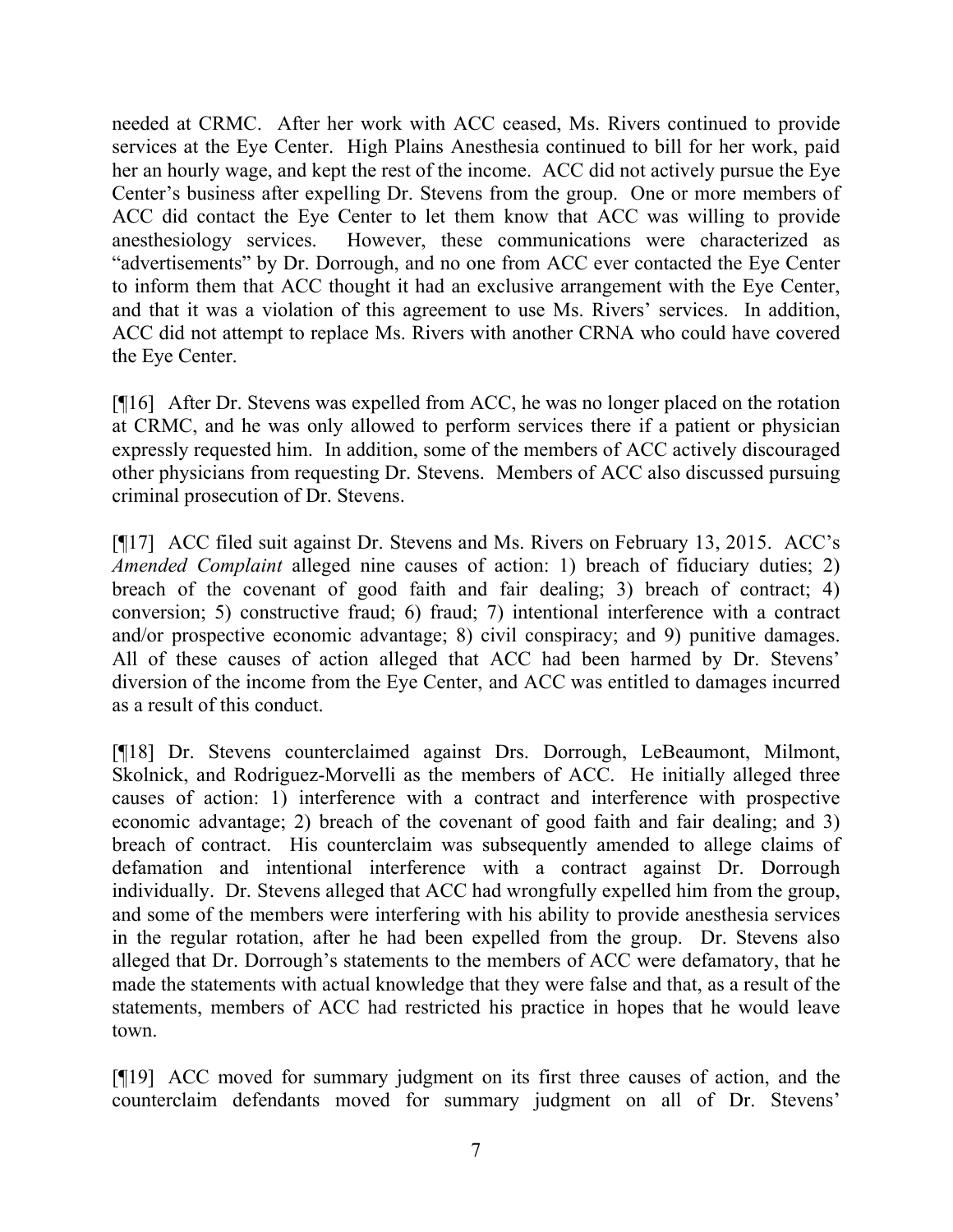counterclaims. Approximately two weeks before trial, the district court granted the motions for summary judgment. The district court found Dr. Stevens had breached his fiduciary duties as a manager of a LLC as set out in Wyo. Stat. Ann. § 17-29-409. Specifically, the court found that Dr. Stevens had breached his duty of loyalty by appropriating a LLC opportunity and competing with ACC. In addition, the district court found that Dr. Stevens had violated his statutory duty of care and the covenant of good faith and fair dealing. The district court concluded that ACC was justified in expecting to continue receiving profitable business from the Eye Center as it had done since 1999. The district court also determined that Dr. Stevens had breached the Operating Agreement by using his separate entity to compete with ACC. The district court found that Dr. Stevens had violated his contractual duty of loyalty, as set out in Section 1.2(o) of the Operating Agreement, and Section 3.7, which stated that a manager was required to manage the company as the manager's sole and exclusive function with the exception of practicing medicine.

[¶20] The district court also ruled that summary judgment was appropriate on Dr. Stevens' counterclaim of interference with a contract and prospective economic advantage, because Dr. Stevens did not have any contractual relationships or business expectancies outside of those he had had as a member of ACC. The district court decided that ACC had not breached the covenant of good faith and fair dealing, because the Operating Agreement specifically allowed a two-thirds majority of the members to vote to expel Dr. Stevens from the group, with or without cause. The district court also found that expelling Dr. Stevens from the group pursuant to the Operating Agreement was not a breach of contract. In addition, the district court concluded that Dr. Stevens' defamation claim could not survive summary judgment, because Dr. Dorrough's statement was subject to a conditional privilege, and Dr. Stevens had not produced any evidence that the statement was made with malice. Because the district court had already found that ACC had a contractual right to expel Dr. Stevens from the group, it also concluded that Dr. Stevens' claim against Dr. Dorrough for interference with a contract or prospective business advantage likewise could not survive summary judgment.

[¶21] After the summary judgment ruling, ACC decided not to pursue the remaining causes of action, and the case proceeded to trial solely on the issue of damages. At the trial, Dr. Stevens asserted that ACC was not entitled to any damages, because Ms. Rivers had unilaterally decided to stop working with ACC. He argued that she was not an employee, did not have a contract with ACC, and she was free to keep all of the revenue from the Eye Center for herself. Dr. Stevens also sought to introduce his December 11, 2013 email, and the July 2014 emails between Drs. Dorrough and Skolnick as evidence that ACC failed to mitigate its damages. The district court excluded the December 2013 email on the grounds of relevance and the July 2014 emails on the grounds that they were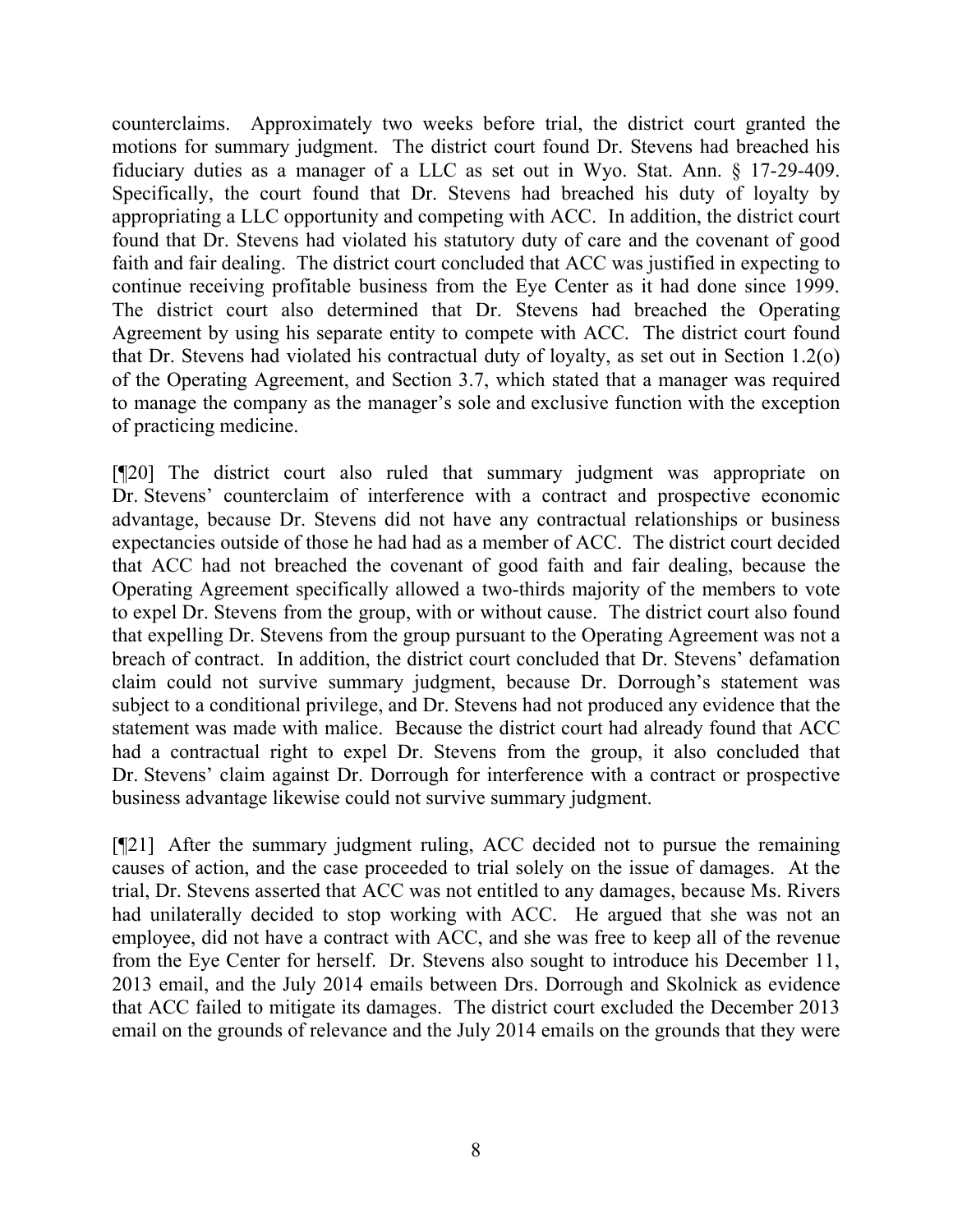speculative and irrelevant. Ultimately, the jury returned a verdict in ACC's favor in the amount of  $$320,000.00$ <sup>1</sup>

[¶22] After the trial, the claims against Ms. Rivers were dismissed. Dr. Stevens filed a *Motion for Judgment as a Matter of Law or for a New Trial*. He asserted that the damages were substantially in excess of the maximum which could be allowed by the evidence presented by ACC, and the district court had committed prejudicial error by excluding evidence that would have established that ACC failed to mitigate its damages. This motion was denied, and a judgment was entered based on the jury's verdict.

[¶23] Dr. Stevens then filed a *Motion for Judgment as a Matter of Law*. He argued for the first time that the arrangement between Ms. Rivers and ACC violated the Federal Anti-Kickback Statute and was, therefore, illegal and unenforceable. ACC asserted that Dr. Stevens had waived the defense of illegality because it had not been properly pled, illegality did not apply because they were not seeking to enforce a contract with Ms. Rivers, and the Anti-Kickback Statute did not apply to the facts of this case. The district court denied the motion, finding that the defense of illegality had not been pled, Dr. Stevens had not offered any justification for inserting it at that late phase of the litigation, and he had done so in bad faith. The district court also found that even if the contract was found to be illegal, it would not have been voided retroactively, and it was not proper for the court to invalidate the jury's verdict. This appeal followed.

# *STANDARD OF REVIEW*

[¶24] Dr. Stevens is appealing the district court's ruling on summary judgment. Summary judgment is governed by W.R.C.P.  $56(c)$ , which provides:<sup>2</sup>

> The judgment sought shall be rendered forthwith if the pleadings, depositions, answers to interrogatories, and admissions on file, together with the affidavits, if any, show

 $\overline{a}$ 

 $<sup>1</sup>$  The Court notes that due to the manner in which Plaintiff presented its theory of damages combined</sup> with the way the jury was instructed and the format of the verdict form, it is impossible to determine to which cause or causes of action the damages relate. It is also unclear whether the three causes of action were meant to be pled in the alternative or if ACC believed it was entitled to a separate measure of damages for each cause of action. Neither party raised this issue on appeal. However, the parties and the district court should be mindful of this issue on remand.

 $2$  The Wyoming Rules of Civil Procedure were amended as of March 1, 2017, and summary judgment is now governed by W.R.C.P. 56(a). However, the summary judgment motion in this case was determined in October 2016, before the new version of the rules went into effect. Therefore, the previous version of the rules applies to our review of this case.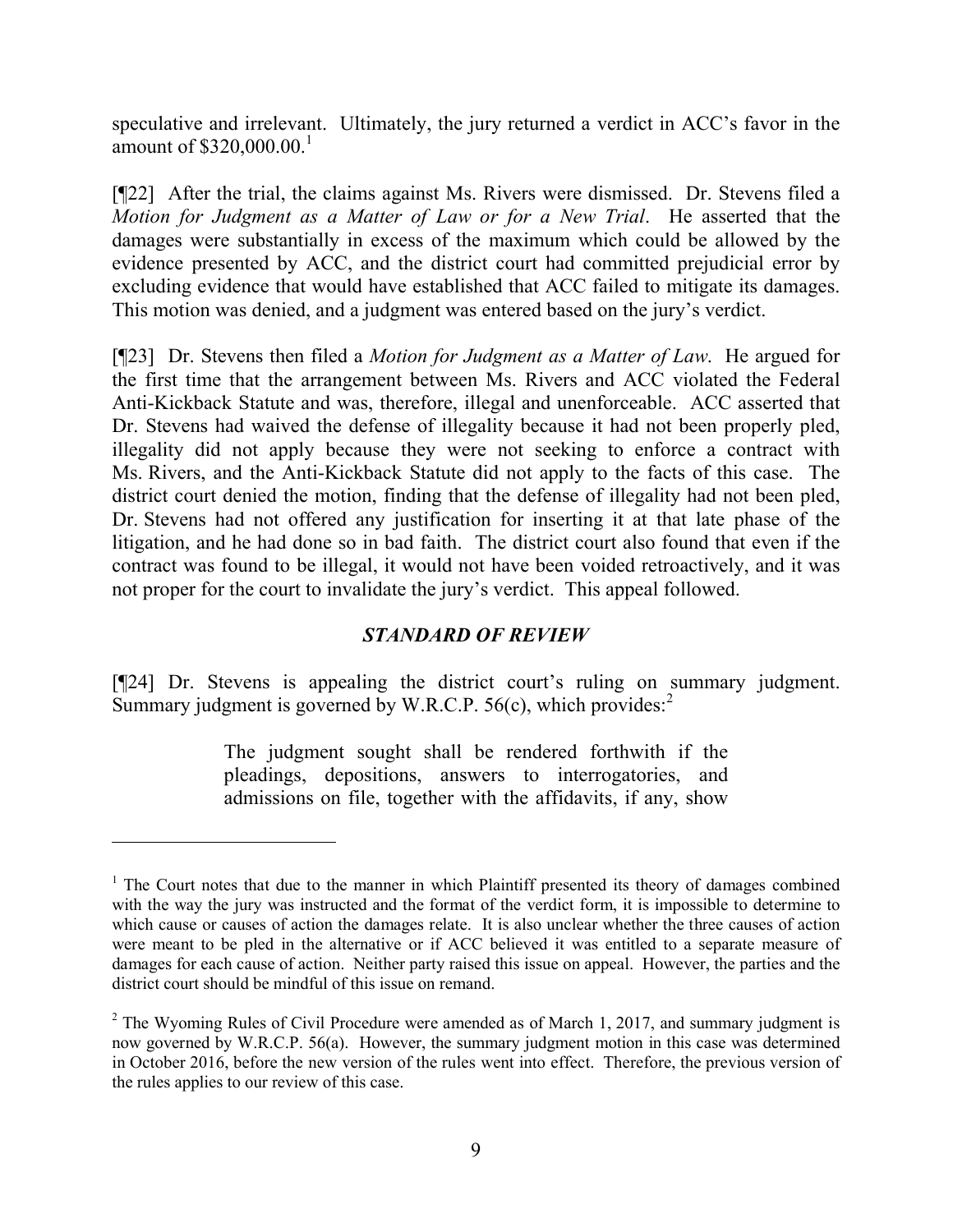that there is no genuine issue as to any material fact and that the moving party is entitled to a judgment as a matter of law.

This Court reviews a district court's summary judgment decision *de novo* without giving any deference to the district court's determinations. *Cathcart v. State Farm Mut. Auto. Ins. Co.*, 2005 WY 154, ¶ 11, 123 P.3d 579, 586 (Wyo. 2005) (quoting *Baker v. Ayres & Baker Pole and Post, Inc.*, 2005 WY 97, ¶ 14, 117 P.3d 1234, 1239 (Wyo. 2005)). "Summary judgment is a drastic remedy designed to pierce the formal allegations and reach the merits of the controversy, but only where no genuine issue of material fact is present." *Braunstein v. Robinson Family Ltd. Partnership*, 2010 WY 26, ¶ 16, 226 P.3d 826, 833 (Wyo. 2010). "The propriety of granting a motion for summary judgment depends upon the correctness of a court's dual findings that there is no genuine issue as to any material fact and that the prevailing party is entitled to judgment as a matter of law." *McGarvey v. Key Property Management*, 2009 WY 84, ¶ 10, 211 P.3d 503, 506 (Wyo. 2009). A fact is material if proof of that fact would have the effect of establishing or refuting one of the essential elements of a cause of action or defense asserted by the parties. *Schuler v. Community First Nat'l Bank*, 999 P.2d 1303, 1304 (Wyo. 2000). The Court reviews a summary judgment in the same light as the district court, using the same materials and following the same standards. The record is viewed from the vantage point most favorable to the party who opposed the motion, and this Court will give that party the benefit of all favorable inferences that may fairly be drawn from the record. *Caballo Coal Co. v. Fidelity Exploration & Production Co.*, 2004 WY 6, ¶ 7, 84 P.3d 311, 313−14 (Wyo. 2004). "If upon review of the record, doubt exists about the presence of issues of material fact, that doubt must be resolved against the party seeking summary judgment." *Lawrence v. City of Rawlins*, 2010 WY 7, ¶ 12, 224 P.3d 862, 867 (Wyo. 2010) (citing *Roussalis v. Wyoming Medical Center, Inc.*, 4 P.3d 209, 229 (Wyo. 2000)).

[¶25] Dr. Stevens is also appealing the district court's denial of his motion for judgment as a matter of law. This Court has previously explained the standard that applies to a review of a trial court's decision to grant a motion for judgment as a matter of law:

> In reviewing a judgment as a matter of law, we evaluate the record without affording deference to the trial court's views. *John Q. Hammons Inc. v. Poletis*, 954 P.2d 1353, 1356 (Wyo. 1998); *Hatch v. State Farm Fire and Casualty Company*, 930 P.2d 382, 395 (Wyo. 1997). A judgment as a matter of law is appropriate when reasonable jurors could reach but one conclusion as to the verdict. *Hatch*, 930 P.2d at 395. We regard the nonmoving party's evidence as being true, and we give that party the benefit of all reasonable inferences that may be drawn from the evidence. *Garaman, Inc. v. Williams*, 912 P.2d 1121, 1123 (Wyo. 1996). Additionally, we do not weigh the evidence or assess the credibility of the witnesses.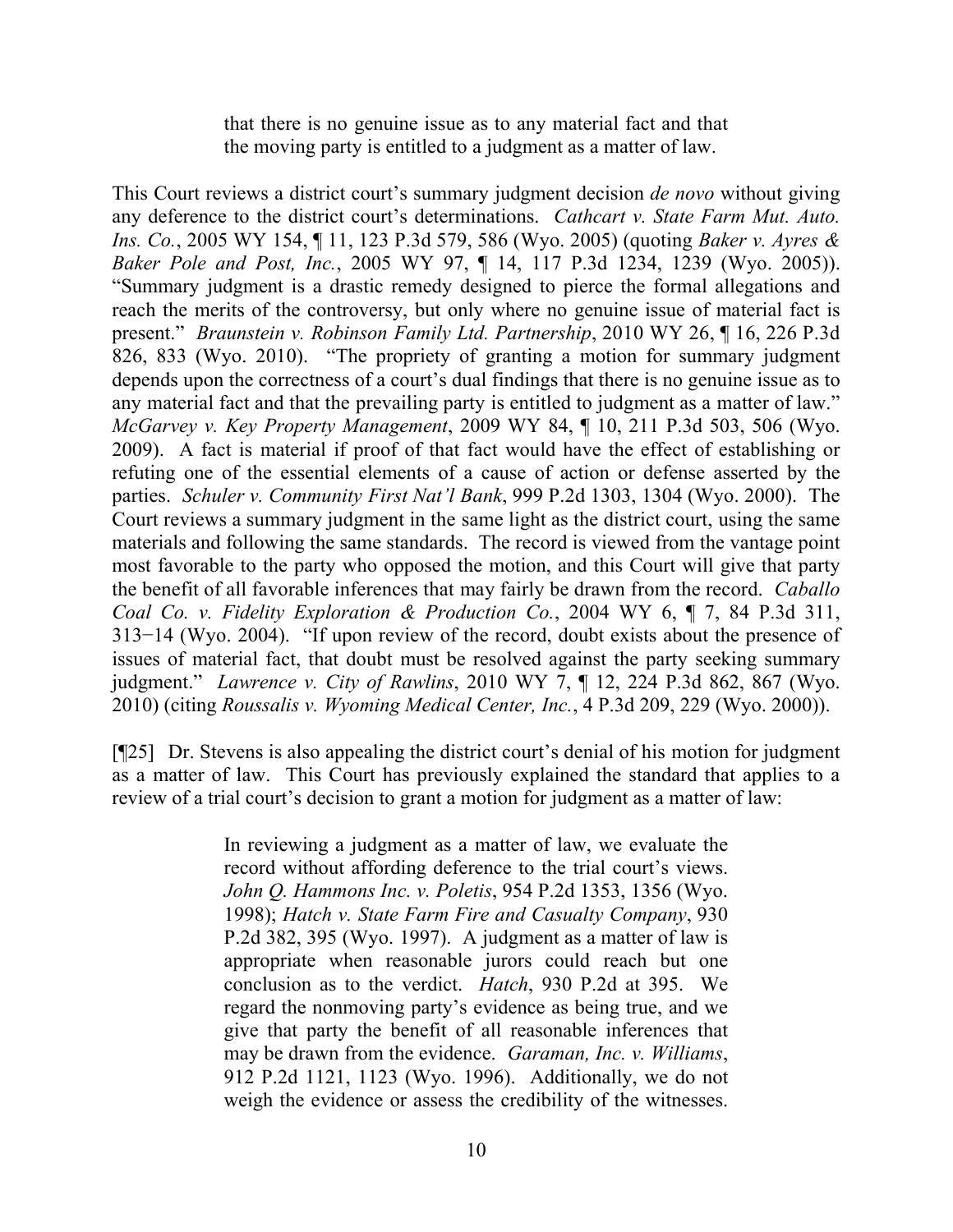*John Q. Hammons Inc.*, 954 P.2d at 1356. A judgment as a matter of law deprives the opposing party of the opportunity to have the jury determine the facts, and the court should, therefore, use caution in granting such a judgment. *Id.*; *Hatch*, 930 P.2d at 395.

*Anderson v. Duncan*, 968 P.2d 440, 442 (Wyo. 1998). We have also said:

Our standard of review is the same whether it arises in the procedural context of a motion for judgment as a matter of law prior to the submission of the case to the jury (formerly, a motion for a directed verdict) or in the context of a renewed motion for judgment as a matter of law after the jury has returned a verdict (formerly, a motion for judgment notwithstanding the verdict). We undertake a full review of the record without deference to the views of the trial court. The test to be applied is whether the evidence is such that, without weighing the credibility of the witnesses or otherwise considering the weight of the evidence, there can be but one conclusion as to the verdict that reasonable persons could have reached. We view the evidence in the light most favorable to the nonmoving party, and give that party the benefit of all reasonable inferences that may be drawn from the evidence. When the facts permit the drawing of more than one inference, it is for the jury to choose which will be utilized. Since a judgment as a matter of law deprives the party opposing the motion of a determination of the facts by a jury, it should be cautiously and sparingly granted.

*Rudy v. Bossard*, 997 P.2d 480, 485 (Wyo. 2000) (quoting *John Q. Hammons Inc. v. Poletis*, 954 P.2d 1353, 1356 (Wyo. 1998)) (citations and footnote omitted).

[¶26] Dr. Stevens is also appealing the district court's decision to exclude the December 2013 and July 2014 emails. A district court's evidentiary rulings are discretionary, and we review them as follows:

> A trial court's decision on the admissibility of evidence is entitled to considerable deference, and will not be reversed on appeal unless the appellant demonstrates a clear abuse of discretion. As long as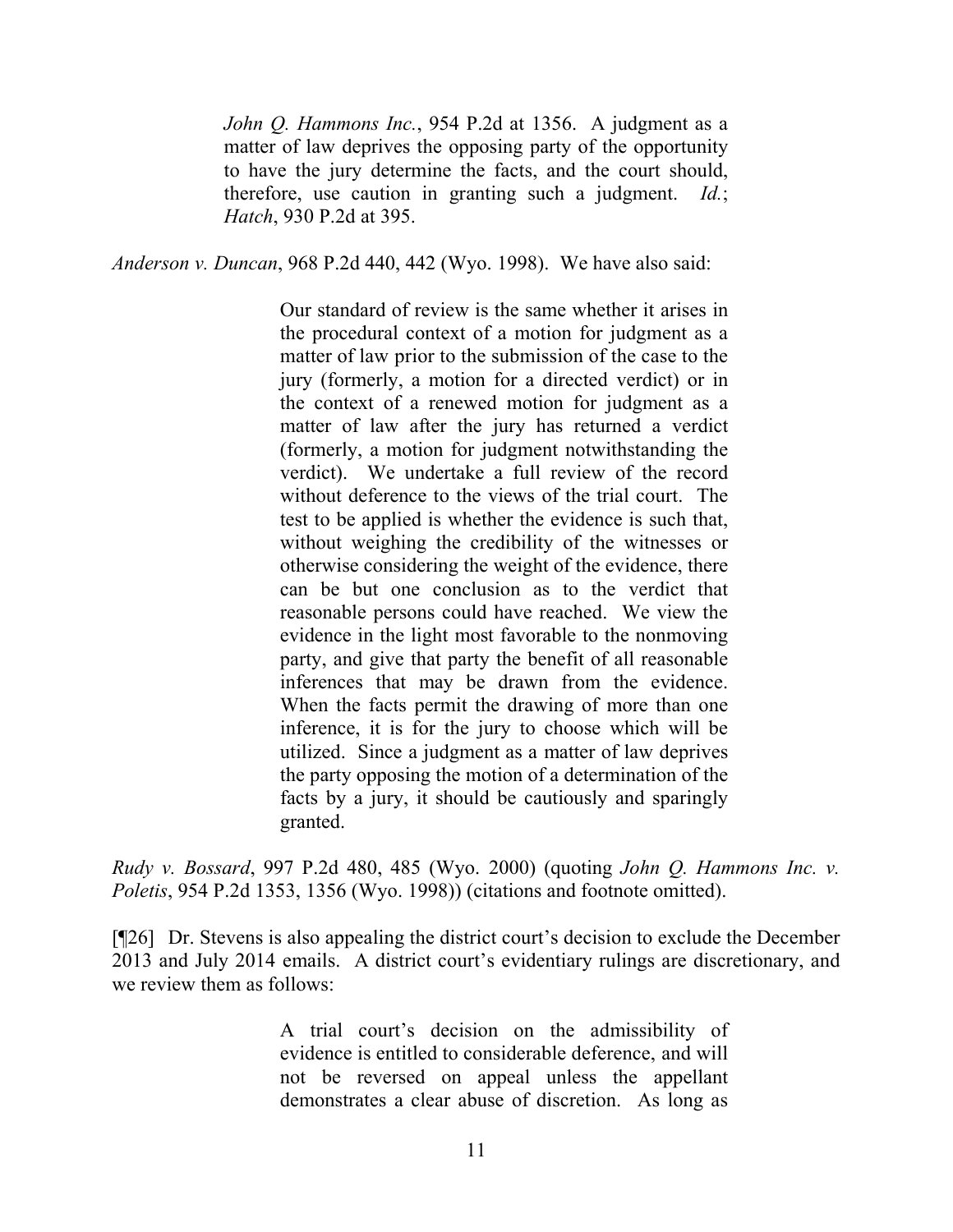there exists a legitimate basis for the trial court's ruling, that ruling will not be disturbed on appeal.

Even if the district court admitted evidence in error, we must consider whether the error was prejudicial or harmless. Error is prejudicial if there is a reasonable possibility that the verdict might have been more favorable to the defendant if the error had not been made. Prejudicial error requires reversal, while harmless error does not.

*Nelson v. State*, 2010 WY 159, ¶ 29, 245 P.3d 282, 289 (Wyo. 2010) (quoting *Reay v. State*, 2008 WY 13, ¶ 8, 176 P.3d 647, 650 (Wyo. 2008)) (citations and quotation marks omitted).

# *DISCUSSION*

## **1. Was Summary Judgment Properly Granted on the Fiduciary Duties Claims?**

[¶27] The first issue we must decide is if summary judgment was properly granted on the issue of whether Dr. Stevens breached his statutory fiduciary duties. The Operating Agreement expressly incorporated the fiduciary duties set out in Wyo. Stat. Ann. § 17- 29-409 (LexisNexis 2017), which reads:

> (a) A member of a member-managed limited liability company owes to the company and, subject to W.S. 17-29- 901(b), the other members the fiduciary duties of loyalty and care stated in subsections (b) and (c).

> (b) The **duty of loyalty** of a member in a membermanaged limited liability company includes the duties:

> > **(i) To account to the company and to hold as trustee for it any property, profit or benefit derived by the member**:

> > > (A) In the conduct or winding up of the company's activities;

> > > (B) From a use by the member of the company's property; or

> > > **(C) From the appropriation of a limited**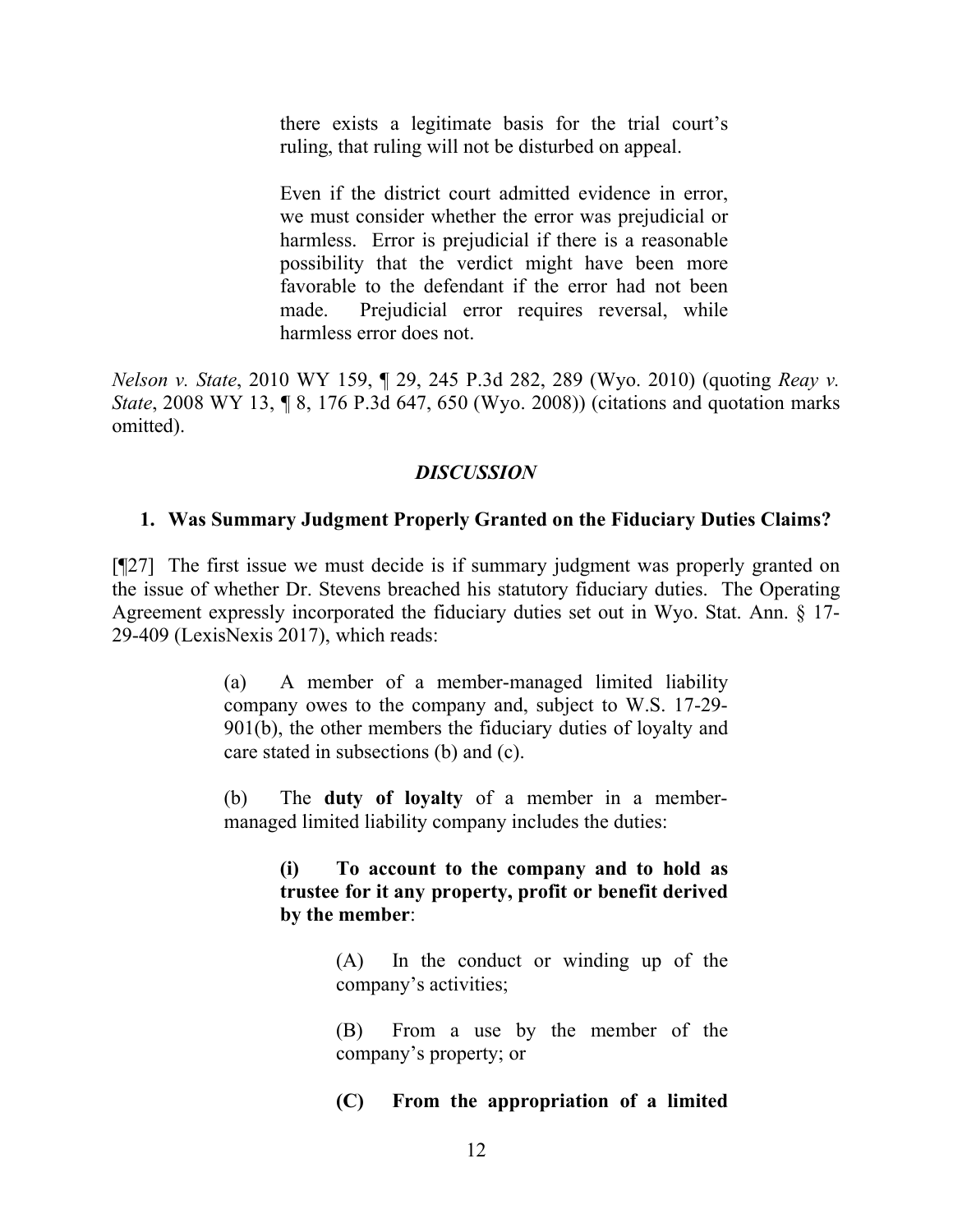#### **liability company opportunity;**

(ii) To refrain from dealing with the company in the conduct or winding up of the company's activities as or on behalf of a person having an interest adverse to the company; and

# **(iii) To refrain from competing with the company in the conduct of the company's activities before the dissolution of the company.**

(c) Subject to the business judgment rule, **the duty of care of** a member of a member-managed limited liability company in the conduct and winding up of the company's activities is **to act with the care that a person in a like position would reasonably exercise under similar circumstances and in a manner the member reasonably believes to be in the best interests or at least not opposed to the best interests of the company.** In discharging this duty, a member may rely in good faith upon opinions, reports, statements or other information provided by another person that the member reasonably believes is a competent and reliable source for the information.

(d) A member in a member-managed limited liability company or a manager-managed limited liability company **shall discharge the duties under this chapter or under the operating agreement and exercise any rights consistently with the contractual obligation of good faith and fair dealing.**

(e) It is a defense to a claim under paragraph  $(b)(ii)$  of this section and any comparable claim in equity or at common law that the transaction was fair to or at least not opposed to the limited liability company.

(f) All of the members of a member-managed limited liability company or a manager-managed limited liability company may authorize or ratify, after full disclosure of all material facts, a specific act or transaction that otherwise would violate the duty of loyalty.

(g) In a manager-managed limited liability company, the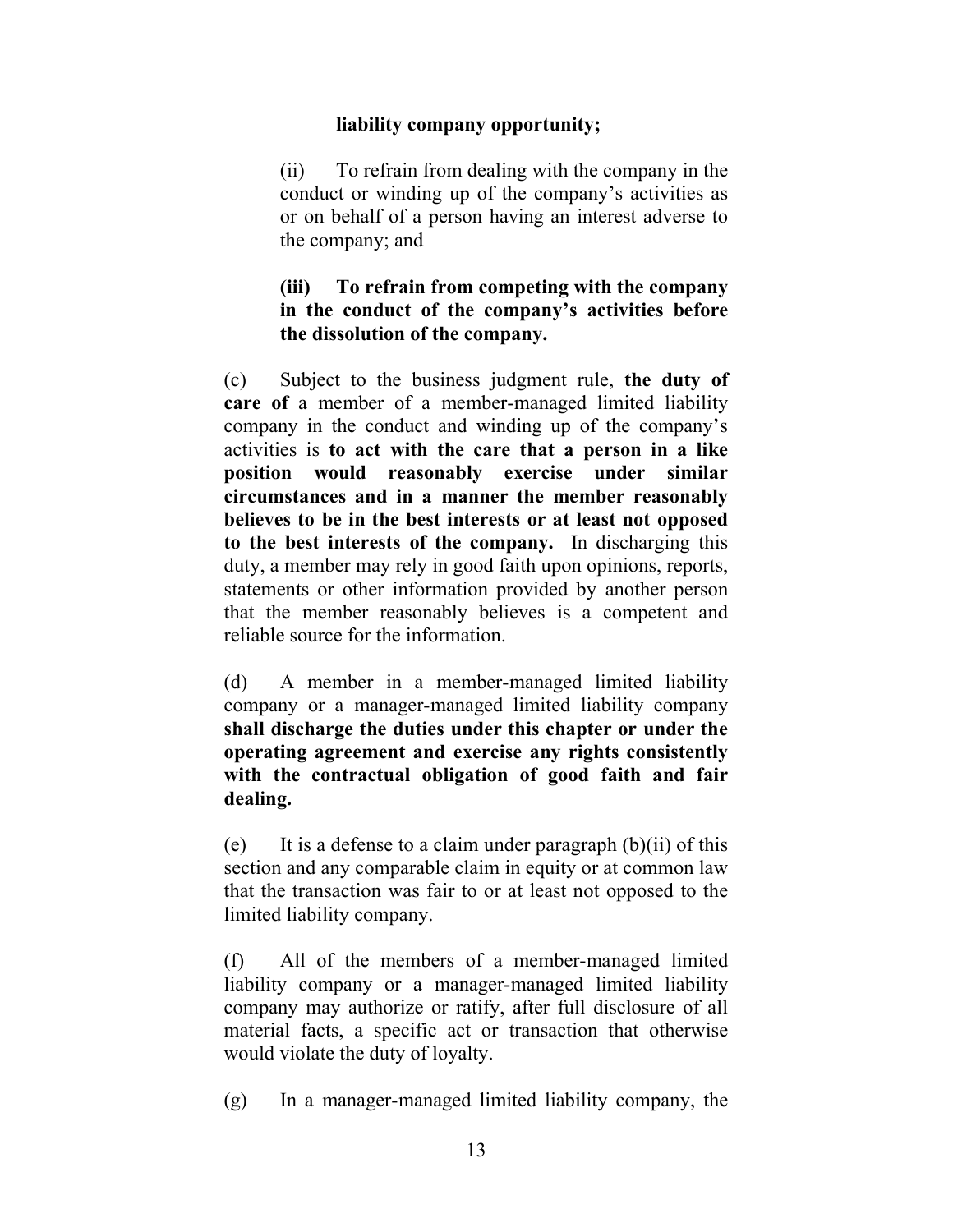following rules apply:

(i) Subsections (a), (b), (c) and (e) of this section apply to the manager or managers and not the members;

(ii) The duty stated under paragraph (b)(iii) of this section continues until winding up is completed;

(iii) Subsection (d) of this section applies to the members and managers;

(iv) Subsection (f) of this section applies only to the members;

(v) A member does not have any fiduciary duty to the company or to any other member solely by reason of being a member.

(Emphasis added.) Dr. Stevens asserts that summary judgment should not have been granted on the fiduciary duty claims, because there was a question of fact about whether the business from the Eye Center was a "limited liability company opportunity."

[¶28] While the doctrines of "limited liability company opportunity" and "corporate opportunity" have been codified in this state, our application and discussion of these doctrines has been quite limited. *See, e.g.*, *Farrell v. Hursh Agency, Inc.*, 713 P.2d 1174 (Wyo. 1986). We have held:

> [A] party claiming breach of fiduciary duty through the appropriation of a business opportunity must

> > establish that it had an actual or expected interest in an asset or property, and that it had the financial ability to acquire the asset or property. *See Collie* [*v. Becknell*], 762 P.2d [727,] 730 [(Colo. App. 1988)]. Even though a corporation might have had some rights with regard to the acquisition of property, in order for that opportunity to be usurped, the acquisition must have been within the corporation's expectation. *Three G Corp. v. Daddis*, 714 P.2d 1333, 1336 (Colo. App. 1986). Similarly, to establish an expectancy, it is not sufficient for plaintiff to show only that a proposed opportunity possesses value to it, but plaintiff must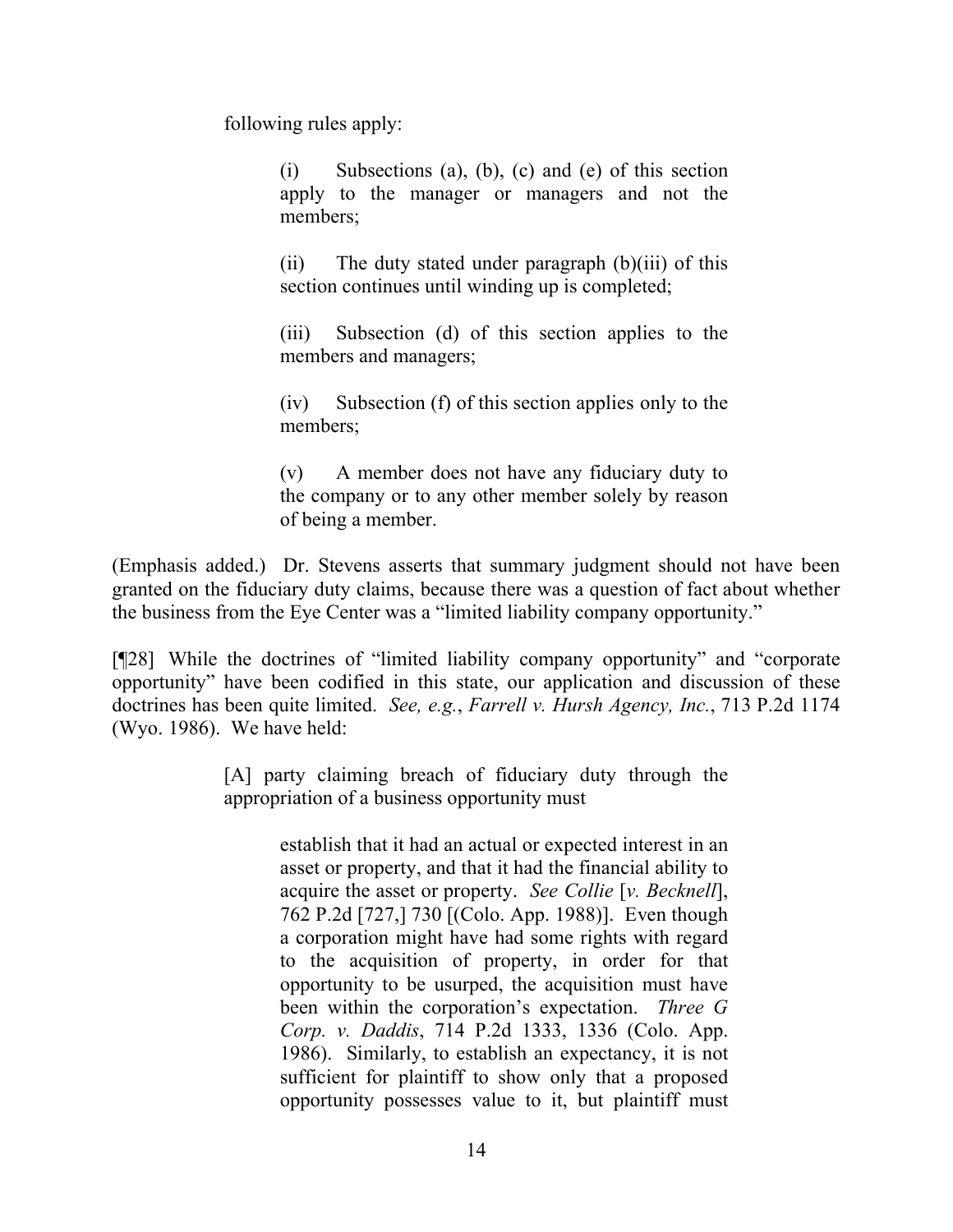also show that there is a practical, not a mere theoretical, basis for the opportunity. *See Colorado and Utah Coal Co. v. Harris*, 97 Colo. 309, 313, 49 P.2d 429[, 431] (1935).

*Acorn v. Moncecchi*, 2016 WY 124, ¶ 49, 386 P.3d 739, 754–55 (Wyo. 2016) (quoting *Astarte, Inc. v. Pacific Indus. Sys., Inc.*, 865 F. Supp. 693, 707 (D. Colo. 1994) (emphasis omitted)).

[¶29] The district court did not make any findings on whether ACC had proven that it had an actual or expected interest in the Eye Center business, or that ACC could have availed themselves of this opportunity without Ms. Rivers' participation. After reviewing the record, we conclude that there are material questions of fact about both prongs of this test. Unlike its contract with CRMC, ACC did not have a written contract with the Eye Center that gave it the exclusive rights to provide anesthesiology services. In addition, none of the members of ACC could specify what the terms of its alleged agreement with the Eye Center were, and no one ever contacted anyone at the Eye Center to inform them that continuing to use Ms. Rivers' services violated the parties' agreement. Further, there is evidence in the record that ACC was having staffing issues. ACC was required to have a certain number of physicians and CRNAs available at CRMC, which meant that some cases at the Eye Center had been missed before Ms. Rivers began providing coverage for all of the cases at the Eye Center. Thus, there are questions of fact about whether ACC could have availed itself of this opportunity without Ms. Rivers' voluntary participation. There are also numerous questions about what Ms. Rivers' relationship was with ACC. It is unclear from the record if she was an employee of ACC, an independent contractor, or something else entirely. Apparently, Ms. Rivers was free to stop working with ACC at any time, and it is unclear whether ACC would have been able to keep the Eye Center business had she done so. Additionally, the July 2014 emails call into question whether ACC could have financially availed itself of the opportunity. It appears that the Eye Center's business was only profitable if ACC could have recruited another CRNA, something it chose not to do after it terminated Ms. Rivers. As the non-moving party, Dr. Stevens was entitled to receive the benefit of all favorable inferences that could have been drawn from the evidence. When viewed in this light, summary judgment was not appropriate on the corporate opportunity issue.

[¶30] We also conclude that there were questions of fact about whether Dr. Stevens breached his duty of loyalty by competing with ACC. As set out above, Wyo. Stat. Ann. § 17-29-409(b)(iii) prohibits the manager of a LLC from "competing with the company in the conduct of the company's activities before the dissolution of the company." The district court expressly found that Dr. Stevens had breached this duty "by using his own, separate entity to conduct the same business that ACC conducts and provided those services to an existing client of ACC." Viewing the evidence in a light most favorable to Dr. Stevens, there is a question of fact about whether he competed with ACC. As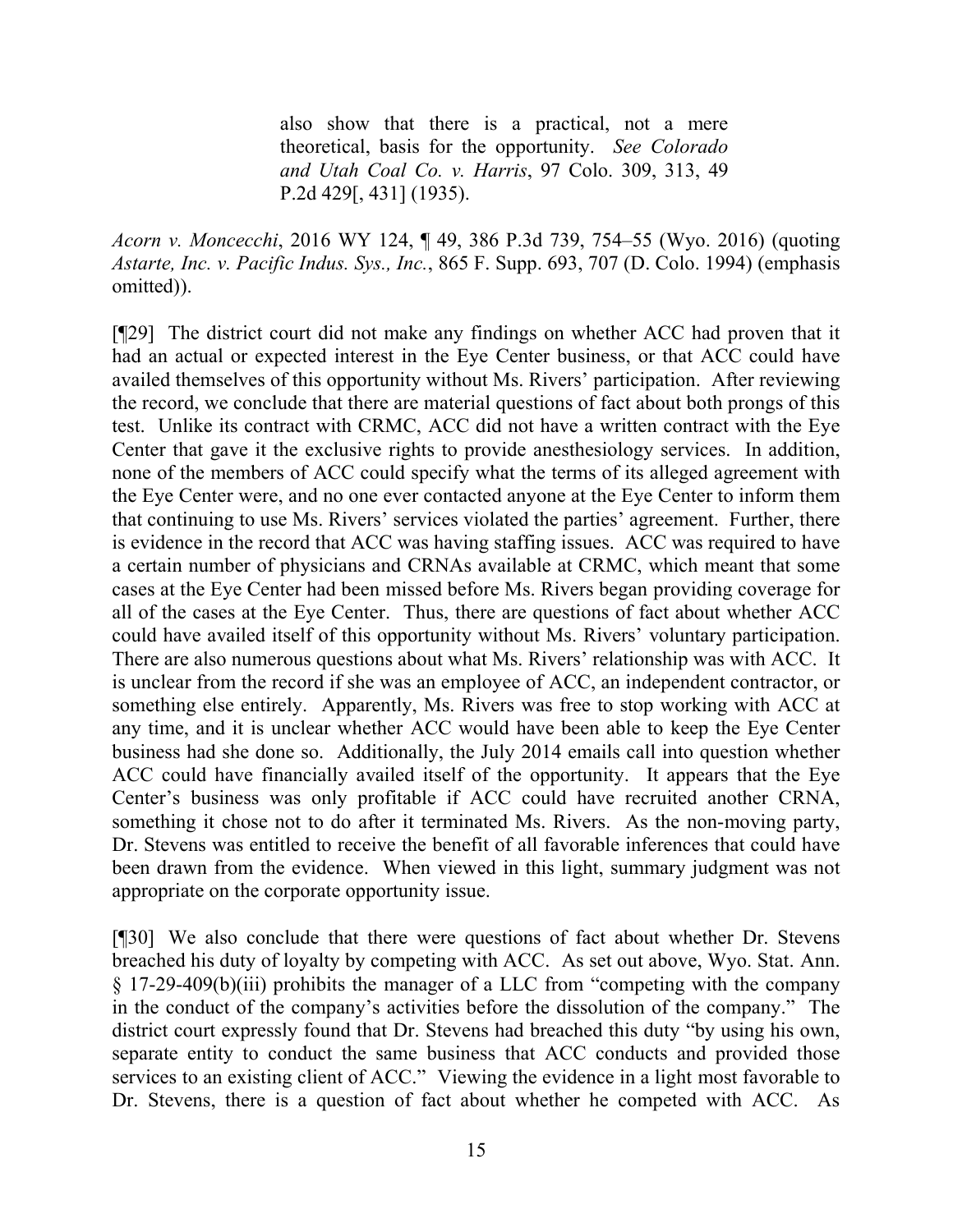discussed above, there are questions about whether the Eye Center was a LLC opportunity. If ACC could not have availed itself of the opportunity, Dr. Stevens may not have been competing with ACC by taking this opportunity for himself, or allowing his employee to do so.<sup>3</sup> Thus, there is also a question of fact about whether Dr. Stevens breached this fiduciary duty.

[¶31] The district court also found that Dr. Stevens breached his statutory duty of care, as set out in Wyo. Stat. Ann. § 17-29-409(c). This statute required him to "act with the care that a person in a like position would reasonably exercise under similar circumstances and in a manner the member reasonably believes to be in the best interests or at least not opposed to the best interests of the company." Because there are questions of fact about whether the Eye Center was a corporate opportunity and whether taking this opportunity was competing with the company, there are also questions of fact about whether his actions were opposed to the best interests of the company.

[¶32] The district court also ruled that Dr. Stevens breached the statutory duty of good faith and fair dealing, as set out in Wyo. Stat. Ann. § 17-29-409(d). The covenant of good faith and fair dealing:

> [R]equires that a party's actions be consistent with the agreed common purpose and justified expectations of the other party . . . . The purpose, intentions and expectations of the parties should be determined by considering the contract language and the course of dealings between and conduct of the parties.

*White v. Shane Edeburn Const., LLC*, 2012 WY 118, ¶ 20, 285 P.3d 949, 955 (Wyo. 2012). In this case, the parties' common purpose was to share in the revenue of the services that each member of ACC generated in the provision of anesthesia services. There are questions of fact about whether ACC justifiably expected to continue receiving the revenues from the Eye Center, particularly once it had notice that the arrangement between ACC and Ms. Rivers was going to come to an end. Thus, it was not appropriate to rule on summary judgment that Dr. Stevens had violated his statutory covenant of good faith and fair dealing.

 $\overline{a}$ 

<sup>&</sup>lt;sup>3</sup> Dr. Stevens has argued that it was Ms. Rivers who decided to keep the revenue from the Eye Center and that she was free to do so. Some of the members of ACC admitted in their depositions that Ms. Rivers was free to stop working for ACC at any time. The Court notes that this argument seems to be inconsistent with his argument that he gave Drs. Dorrough and Skolnick notice that he would be carving out the work at the Eye Center.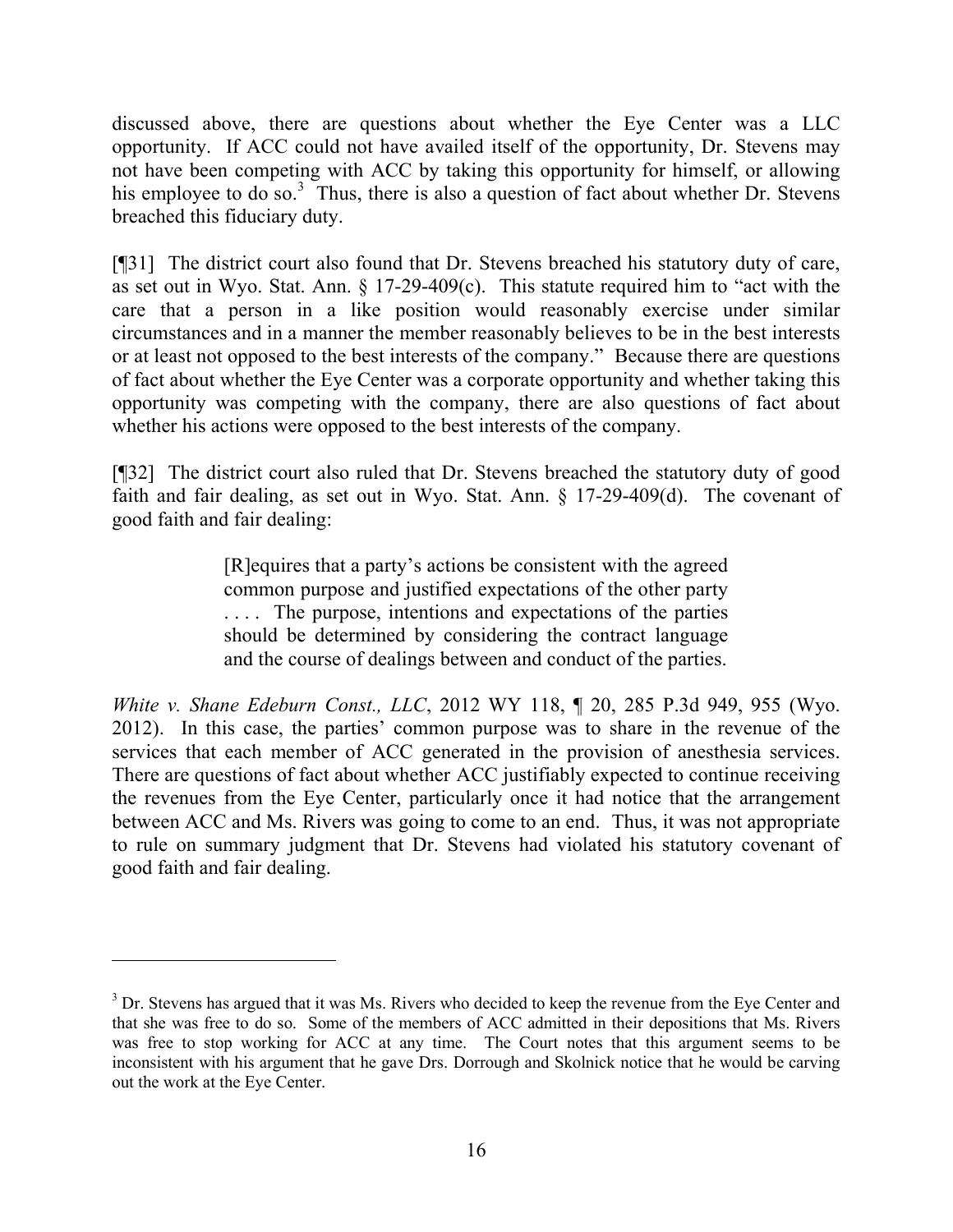# **2. Did ACC Approve or Ratify Dr. Stevens' Conduct or Reject the Opportunity?**

[¶33] Dr. Stevens argues that even if there are no questions of fact that he had breached his fiduciary duties, there are questions of fact about whether ACC ratified his conduct or rejected the corporate opportunity. We have previously discussed what a fiduciary must show in order to establish that his actions were ratified by a company:

> If the officers of a corporation exceed their authority and the act is one that could have been authorized in the first instance by the board of directors, the act may be expressly or impliedly ratified and thus be rendered just as binding as if it had been authorized when done. 2A *Fletcher Cyclopedia of the Law of Private Corporations* §§ 752, 762 (1992); *Sea Lion Corp. v. Air Logistics of Alaska, Inc.*, 787 P.2d 109, 116−17 (Alaska 1990). Implied ratification of a previously unauthorized act may result from 1) accepting and retaining the benefits of the act, 2) silence, acquiescence, or failure to repudiate, or 3) other affirmative acts showing an adoption of the act or contract. *Fletcher Cyc. Corp.*, *supra*, § 762, *Barnes v. Treece*, 15 Wash. App. 437, 549 P.2d 1152, 1157 (Wash. App. 1976). Ratification requires full knowledge of all the material facts on the part of the corporate principal. *Fletcher Cyc. Corp*., *supra*, § 757; *see also Farmers' State Bank v. Haun*, 30 Wyo. 322, 346, 222 P. 45, 53 (1924). Although actual knowledge of the act is required, directors are held to know that which they could have ascertained with slight diligence. *Haun*, 30 Wyo. at 349, 222 P. at 54−55. A director is chargeable with knowledge of those corporate affairs which it is his duty to know. *Id.*, 30 Wyo. at 349, 222 P. at 55. Whether or not ratification exists is a question of fact where more than one inference can be drawn from the evidence. *Fletcher Cyc. Corp.*, *supra*, § 781; *Sea Lion Corp*., 787 P.2d at 117−18. Whether the evidence is legally sufficient to establish ratification is a question of law for the court. *Fletcher Cyc. Corp*., *supra*, § 781. Ratification occurs as a matter of law where reasonable persons could draw only one conclusion from the evidence. *Fletcher Cyc. Corp*., *supra*, § 781; *Sea Lion Corp*., 787 P.2d at 117−18.

*Lahnston v. Second Chance Ranch Co.*, 968 P.2d 32, 36 (Wyo. 1998).

[¶34] It is uncontested that Dr. Stevens' actions were never authorized or ratified by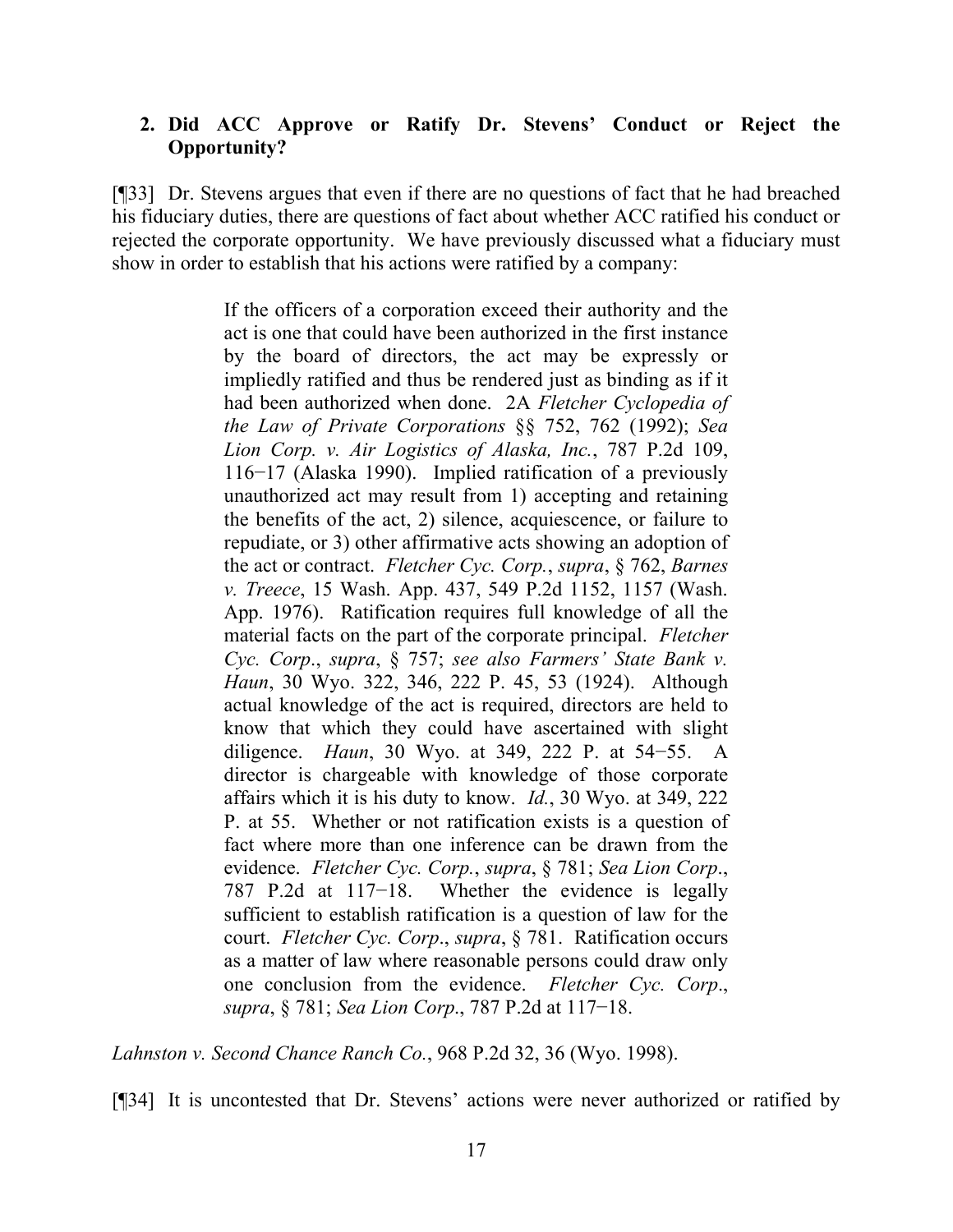formal action of the members of ACC. However, there is evidence that raises a question about whether his actions were implicitly ratified. Dr. Stevens testified that he asked Drs. Dorrough and Skolnick if they had received his email and if they had any questions about it. They told him that they had received it and everything was fine. Drs. Dorrough and Skolnick continued to sign Ms. Rivers' time cards, which did not show her work at the Eye Center. Drs. Dorrough and Skolnick received income statements for ACC that did not show the Eye Center income. For six months after ACC stopped receiving the Eye Center income, the managers were silent and did not object to Dr. Stevens' actions. This evidence, when viewed in a light most favorable to Dr. Stevens, could lead a factfinder to conclude that his conduct was ratified.

[¶35] ACC argues that there is no question of material fact about whether Dr. Stevens' conduct was ratified, because he did not make a full disclosure of all of the material facts to all of the members of ACC, as required by Wyo. Stat. Ann. § 17-29-409(f). Dr. Stevens' December 2013 email was only copied to Drs. Dorrough and Skolnick; it was not sent to the other members of ACC. In addition, the other members of ACC did not see Ms. Rivers' time cards. Thus, ACC contends that there is no question that Dr. Stevens did not make a fair disclosure to all of the members.

[¶36] However, all of the members became aware of the material facts in June of 2014. At that time, they expelled Dr. Stevens from the group, but they did not make any attempts to get the Eye Center business back. In fact, it appears from the July 2014 emails that they may have told Dr. Stevens that he could keep the Eye Center business. Viewing this evidence in a light most favorable to Dr. Stevens, there is a material question of fact about whether ACC ratified Dr. Stevens' conduct or rejected the corporate opportunity once all of the members became aware of the diversion of the Eye Center business. If ACC did ratify Dr. Stevens' conduct or reject the opportunity, it would limit the amount of damages ACC could properly recover. Therefore, we find that there were material questions of fact, and summary judgment should not have been granted.

# **3. Did the Arrangement Between Ms. Rivers and ACC Violate the Anti-Kickback Statute?**

[¶37] Dr. Stevens alleges that the arrangement between Ms. Rivers violated the federal Anti-Kickback Statute, 42 U.S.C. § 1320a-7b(b)(1)(A) (2012), which makes it illegal to:

> knowingly and willfully solicit[] or receive[] any remuneration (including any kickback, bribe, or rebate) directly or indirectly . . . in return for referring an individual to a person for the furnishing . . . of any item or service which payment may be made in whole or in part under a Federal health care program.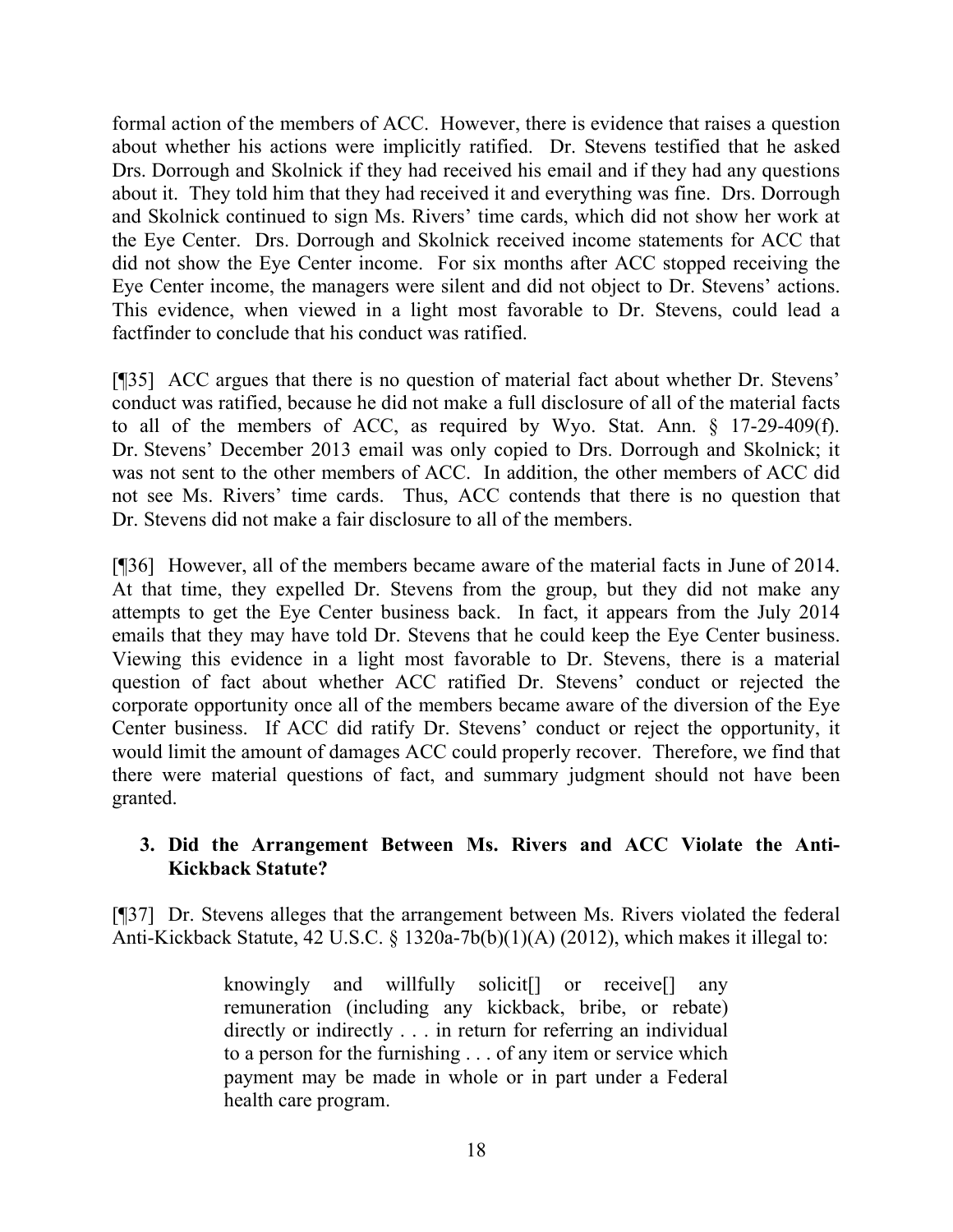Dr. Stevens alleges that Ms. Rivers paid ACC an amount "wildly in excess of fair market value to induce ACC to make referrals of Medicare-reimbursable business" to her. Dr. Stevens further argues that because this arrangement or contract was illegal, it cannot be enforced, and ACC is not entitled to receive any damages.

[¶38] ACC argues that the issue of illegality was not addressed below, and it cannot now be addressed on appeal. Dr. Stevens asserts that illegality can be raised at any time, including on appeal. To support this assertion, he cites numerous cases from other jurisdictions and *Williams v. Weber Mesa Ditch Extension Co., Inc.*, 572 P.2d 412 (Wyo. 1977). In *Williams*, we upheld a district court's *sua sponte* determination that a contract was illegal and could not be enforced. We stated:

> 2A Moore's Federal Practice, ¶ 8.27(3), p. 1854, declares that even though not specially pleaded, if illegality appears on the face of a contract, from the opening statement of counsel, from the plaintiff's proof, the defendant may at that time take advantage of it and, if necessary, the court will raise the objection itself. No court will allow itself to be used in aid of any of the parties to an illegal agreement. This rule applies to any agreement which is illegal, immoral, against public law or is forbidden by statute. In *Oscanyan v. Arms Company*, 103 U.S. 261, 267−268 (1880), 13 Otto 261, 26 L.Ed. 539, it was declared that the illegality could not be waived by any system of pleading, not even by stipulation of the parties.

*Williams*, 572 P.2d at 414.

[¶39] We do not address issues that were not raised below, unless it involves fundamental constitutional questions or the trial court's subject matter jurisdiction. *See, e.g.*, *Burg v. Ruby Drilling Co., Inc.*, 783 P.2d 144, 151 (Wyo. 1989). However, the issue of illegality was raised below, albeit belatedly. The district court declined to address it, because it found that it had been raised in bad faith. As discussed above, a judgment as a matter of law is only appropriate when reasonable jurors could reach but one conclusion as to the verdict. *Hatch*, 930 P.2d at 395. No evidence was presented to the jury relating to this issue. Because of the belated manner in which it was raised, we decline to address it further. Rather, upon remand, the district court may more adequately address it if properly raised at the trial court level.

## **4. Was Summary Judgment Properly Granted on the Defamation Counterclaim?**

[¶40] In Wyoming, a defamatory statement is one that: 1) tends to hold the plaintiff up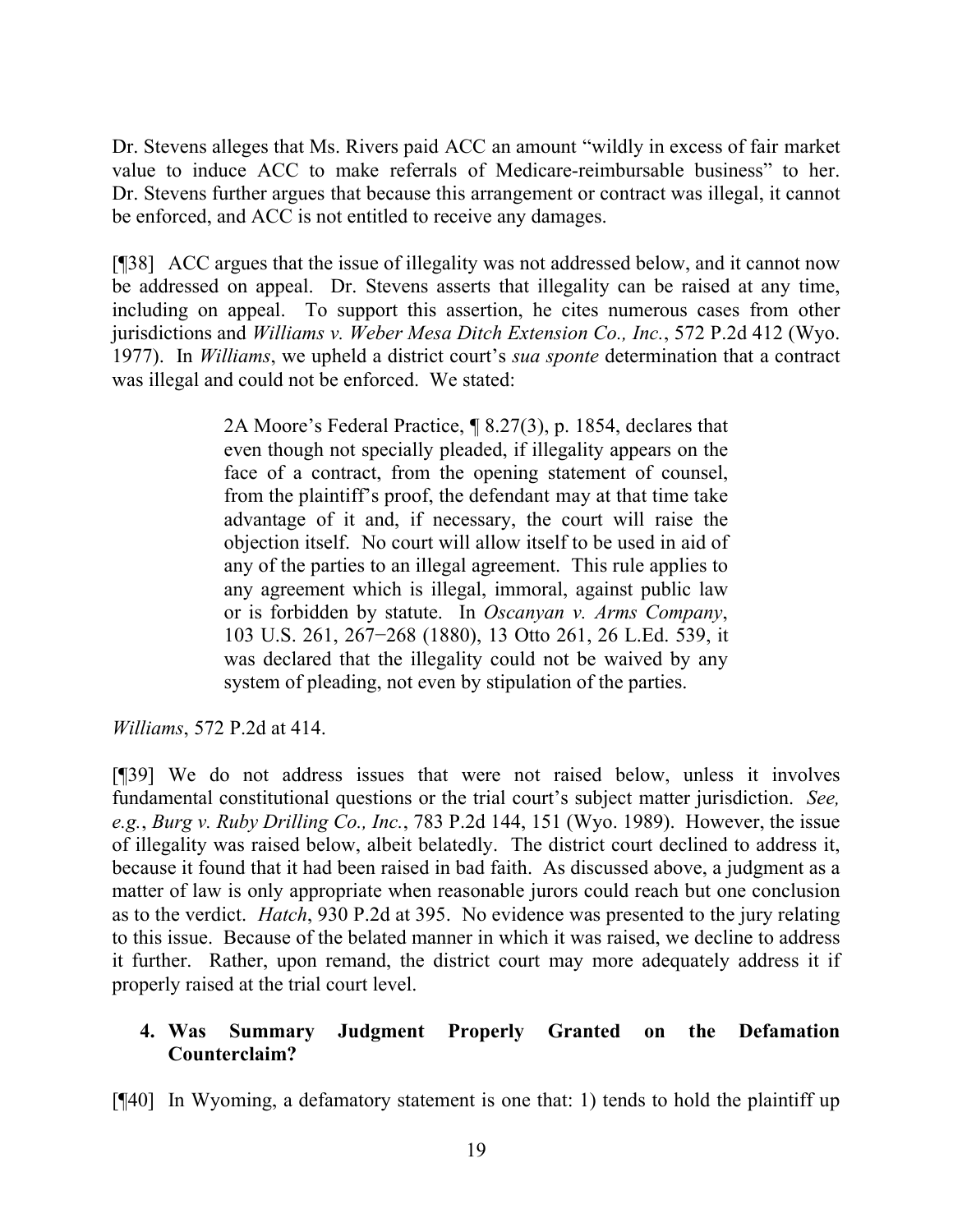to hatred, contempt, ridicule, or scorn; 2) causes the plaintiff to be shunned or avoided; or 3) tends to injure the individual's reputation as to diminish the esteem, respect, goodwill, or confidence in which he is held. *Lever v. Community First Bancshares, Inc.*, 989 P.2d 634, 638 (Wyo. 1999). Generally, to be actionable, the defamatory or disparaging words "must affect the plaintiff in some way that is peculiarly harmful to one engaged in his trade or profession." *Wilder v. Cody Country Chamber of* Commerce, 868 P.2d 211, 224 (Wyo. 1994) (quoting Restatement (Second) of Torts § 573 at 194, cmt. e. (1977)). However, we have also held that there is a certain category of defamatory statements that are actionable absent proof of special damages:

> Defamation per se means "a statement which is defamatory on its face and, therefore, actionable without proof of special damages." 50 Am. Jur. 2d *Libel and Slander* § 134 at 430 (1995). The only statements classified as defamatory per se or damaging on their face, and which therefore do not require proof of special harm, are those which impute (1) a criminal offense; (2) a loathsome disease; (3) a matter incompatible with business, trade, profession, or office; or  $(4)$  serious sexual misconduct. 3 Restatement (Second) of Torts, *supra* at §§ 570, 575.

*Hoblyn v. Johnson*, 2002 WY 152, ¶ 41, 55 P.3d 1219, 1233 (Wyo. 2002).

[¶41] A statement that would otherwise be defamation *per se* may not be actionable if it was made pursuant to a conditional privilege. "In those cases where one person has an interest in the subject matter of the communication and the person to whom the communication is made has a corresponding interest, every communication honestly made in order to protect such common interest is privileged by reason of the occasion." *Sylvester v. Armstrong*, 84 P.2d 729, 732 (Wyo. 1938) (quoting Newell, *Slander & Libel* § 432 (4th ed.)). "Malice is a necessary element to move the communication out from under the protective doctrine of conditionally privileged communication." *Lever*, 989 P.2d at 639. Under the doctrine of conditionally privileged communication, an absence of malice is presumed, and malice on the part of a defendant must be established by a plaintiff. *Id.* at 638; *see also Sylvester*, 84 P.2d at 733 ("The communication in such case will, prima facie, be considered as having been made in good faith-i.e., without malice, and the burden of proving the existence of malice is cast upon the person claiming to have been defamed.").

[¶42] The conditional privilege may be lost in several ways. For example, the privilege may be lost if the statement is published without reasonable grounds for belief in its truth; knowledge or reckless disregard as to the falsity of the defamatory matter; by the publication of the defamatory matter for some improper purpose; by excessive publication; or by the publication of defamatory matter not reasonably believed to be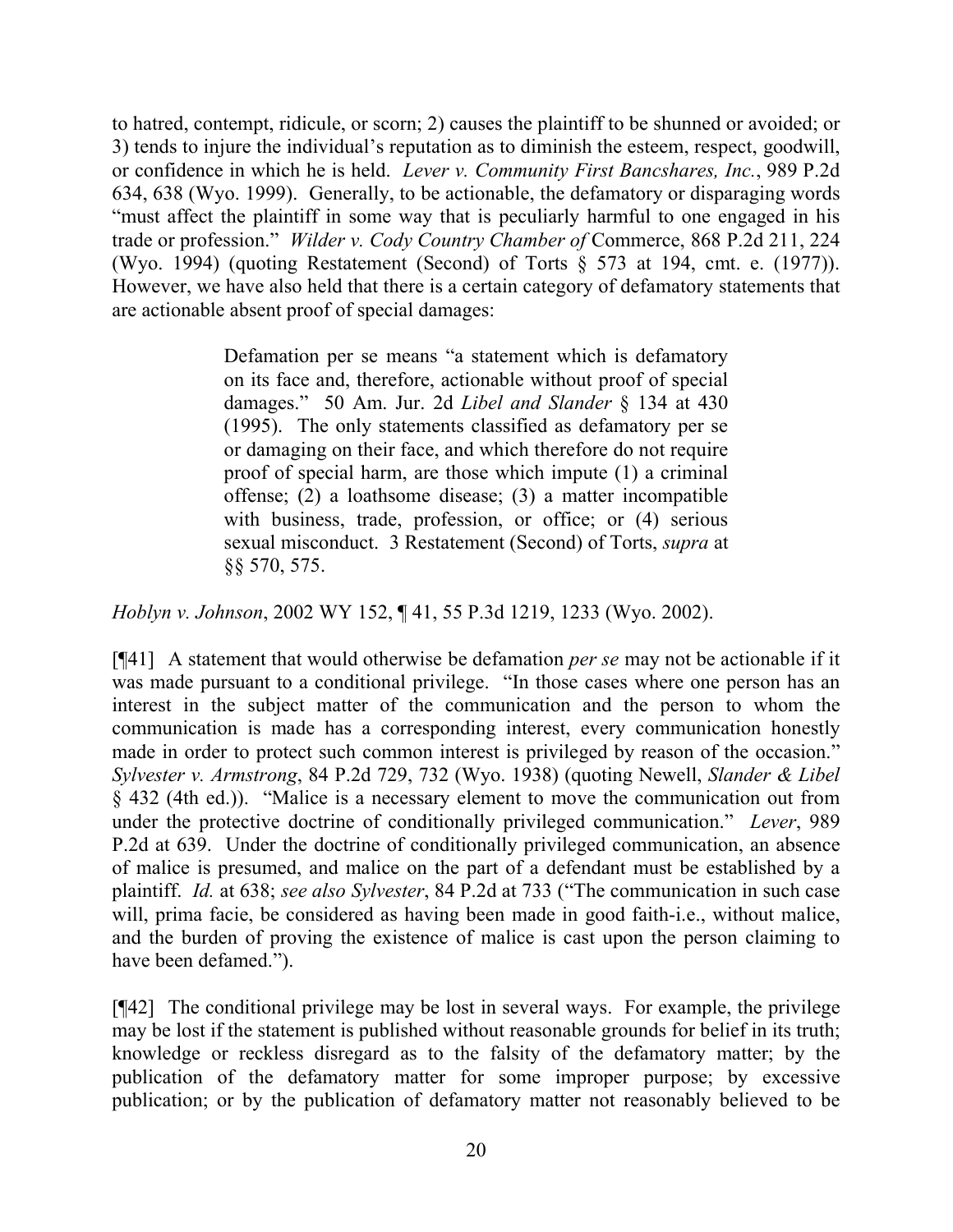necessary to accomplish the purpose for which the occasion is privileged. *See* Restatement (Second) of Torts § 596, cmt. a.

[¶43] In this case, the exact wording of Dr. Dorrough's statement is unclear. However, it is apparent that he told other members of ACC that Dr. Stevens had diverted the business from the Eye Center without notice, and that after speaking with Dr. Dorrough, these members believed that Dr. Stevens had committed a crime. The district court held that this statement was subject to a conditional privilege, because it was a statement to his business partners about a subject in which they had a common interest.

[¶44] On appeal, Dr. Stevens alleges that the conditional privilege should have been lost, because the statement was made either with malice or with reckless disregard as to the falsity of the statement. On appeal, Dr. Stevens does not seem to be arguing that Dr. Dorrough should not have told the members of ACC that the income had been diverted, but rather that he should have told the members that Dr. Stevens did notify Drs. Dorrough and Skolnick of his intentions before the income was diverted. He points out that he and Dr. Dorrough discussed the December 2013 email prior to Dr. Dorrough's discussion with the other members of ACC. He argues that Dr. Dorrough told the members that Dr. Stevens acted without notice, when he knew this to be false. Dr. Stevens further asserts that Dr. Dorrough was trying to hide the fact that he had not read the email at the time it was sent, which may have been a violation of his own fiduciary duties to the company.

[¶45] Even assuming that Dr. Dorrough's statement was defamation *per se*, it was made to his business partners and it pertained to a subject about which they had a common interest. Thus, it was subject to a conditional privilege. Further, there are no materials of record which show that Dr. Dorrough acted with malice or that he knowingly made a false statement. Dr. Dorrough's statement was honestly made, and the information was not disclosed to anyone outside of ACC. As a manager of ACC, Dr. Dorrough may have even had an obligation to disclose Dr. Stevens' conduct to the other members of ACC. In addition, it is clear from the record that Dr. Dorrough honestly believed Dr. Stevens had acted without giving notice to ACC, and that his conduct was possibly criminal. Therefore, Dr. Dorrough's statement was honestly made subject to a conditional privilege, and it was appropriate to grant summary judgment on this claim.

## **5. Was it Prejudicial Error to Exclude the Emails?**

[¶46] Dr. Stevens argues that it was prejudicial error for the district court to refuse to admit the December 2013 and July 2014 emails. Dr. Stevens wanted to admit the December 2013 email to show the jury that Dr. Stevens had notified the managers of ACC before he diverted the revenue from the Eye Center. ACC objected to the exhibit, because the district court had already granted summary judgment on the issue of liability, and this email was irrelevant to the issue of damages. The district court agreed that the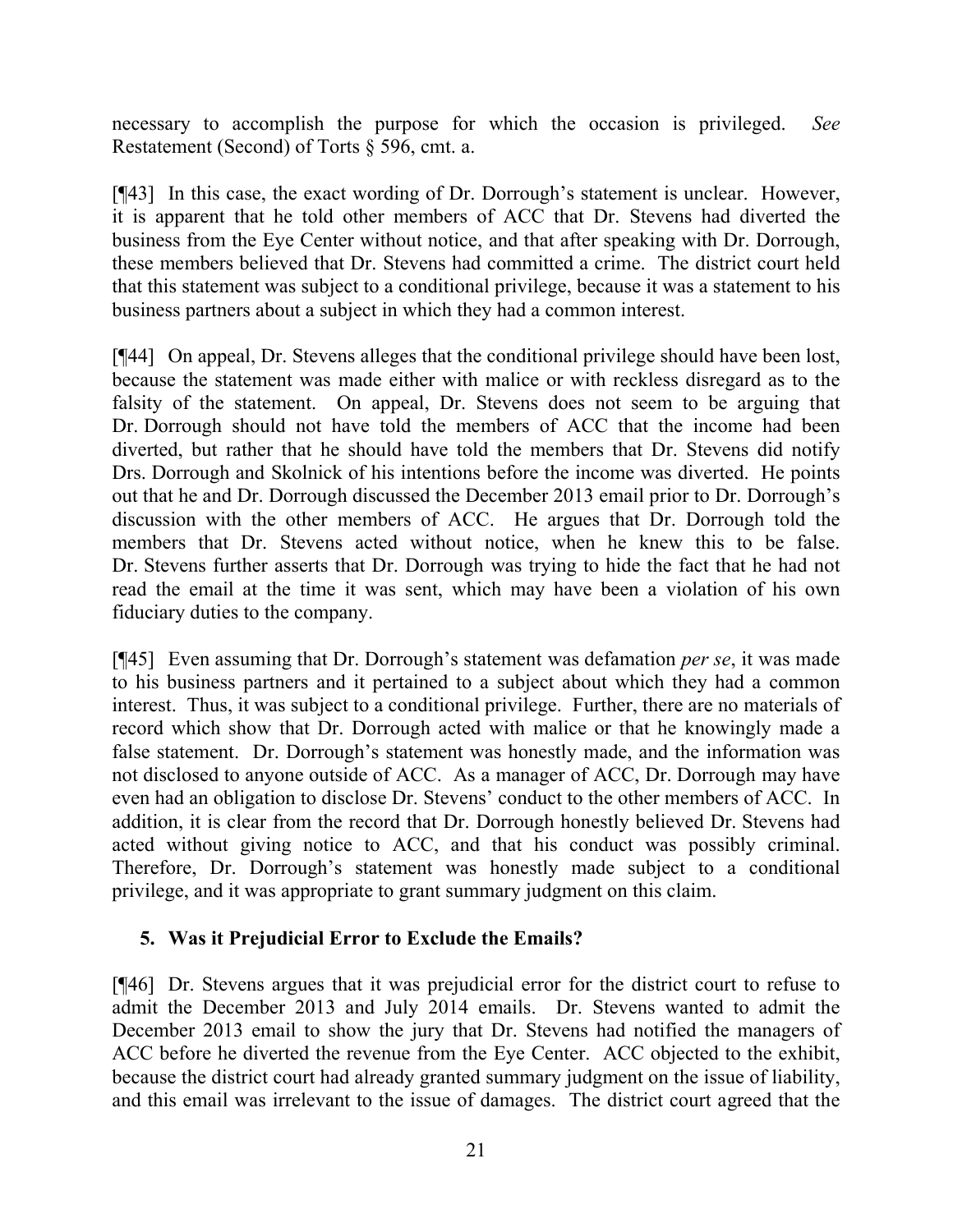document was irrelevant, and it excluded the exhibit. Dr. Stevens now argues that ACC opened the door for this evidence by arguing that Dr. Stevens acted without notice to his colleagues. He asserts that when one litigant opens the door, he cannot later complain "if the opposing party introduces evidence on the same subject." *Singer v. Lajaunie*, 2014 WY 159, ¶ 37, 339 P.3d 277, 287 (Wyo. 2014).

[¶47] Relevance is defined as "evidence having any tendency to make the existence of any fact that is of consequence to the determination of the action more probable or less probable than it would be without the evidence." W.R.E. 401. In this case, the only issue left for trial was damages. The district court had already ruled that Dr. Stevens acted without notice to the members of ACC. Therefore, this issue was not before the jury, and it was not error to exclude the exhibit. However, on remand, this document may be relevant to determining liability, and our decision that it was not error to exclude it during the damages trial does not mean it should be excluded if properly offered during proceedings on remand.

[¶48] At trial, Dr. Stevens offered the July 2014 emails to show that ACC had failed to mitigate its damages. He argued that the email showed that ACC decided not to pursue the revenue from the Eye Center after it expelled Dr. Stevens from the group, and that members of ACC had told Dr. Stevens he and Ms. Rivers could keep this income. ACC objected on the grounds that the document was hearsay. Dr. Stevens argued that the document was a party admission, and was therefore not hearsay. The district court excluded the exhibit on the grounds that it was speculative and irrelevant.

[¶49] The July 2014 emails were unquestionably relevant to the issue of damages; if ACC told Dr. Stevens that he could keep the Eye Center business after that date, it would limit the amount of damages that ACC could properly recover. If the document had been admitted, the jury could have decided how much weight it should have been given. Therefore, it was error for the district court to exclude this document. Because this case is being remanded for further proceedings, we do not need to determine if excluding the document was prejudicial error.

# *CONCLUSION*

[¶50] There were material questions of fact such that it was improper to grant summary judgment on ACC's claims. However, there were no material questions of fact surrounding the defamation counterclaim, and summary judgment was appropriately granted on that claim. It was also error to exclude the July 2014 emails. We therefore affirm in part, reverse in part, and remand for proceedings consistent with this opinion.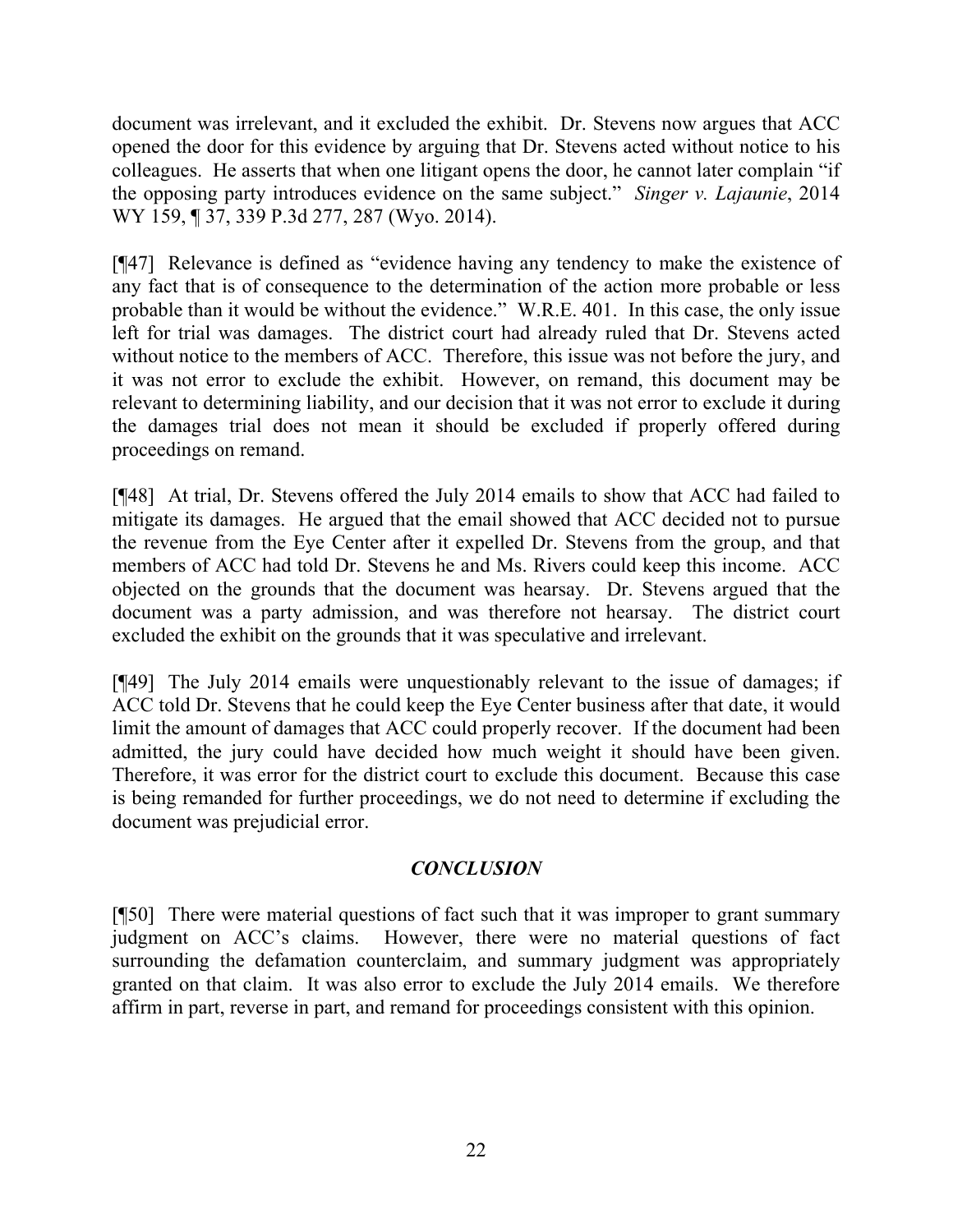#### **KAUTZ, Justice, concurring in part and dissenting in part.**

[¶51] I concur with the majority opinion that the district court took an incorrect approach to damages, and that the e-mails should have been admitted into evidence. I also concur with the majority opinion on defamation. However, I cannot find issues of material fact regarding Dr. Stevens' liability and dissent from that portion of the majority opinion.

#### **Wyo. Stat. Ann. § 17-29-409 (LexisNexis 2017)**

[¶52] Fiduciaries owe "an unwavering duty of complete loyalty to the beneficiary . . . to the exclusion of the interests of all other parties." *Forbes v. Forbes*, 2015 WY 13, ¶ 58, 341 P.3d 1041, 1058 (Wyo. 2015). "Self-dealing by . . . any fiduciary is always suspect . ..." *Id.*, ¶ 59, 341 P.3d at 1058. Those strong requirements were incorporated into § 17-29-409. Section 17-29-409 required Dr. Stevens to account for and hold as a trustee (for ACC) any profit he derived from the appropriation of a limited liability company opportunity.

[¶53] I agree with the majority's use of the test we established in *Acorn v. Moncecchi*, 2016 WY 124, ¶ 49, 386 P.3d 739, 754 (Wyo. 2016)*.* This test requires a business or trust claiming its fiduciary improperly obtained a business opportunity (here, a limited liability company opportunity) to show it had: 1. an actual or expected interest in an asset or property; and 2. the financial ability to acquire the asset or property. The majority states that "[a]fter reviewing the record, we conclude that there are material questions of fact about both prongs of this test." I disagree. With respect to the first prong – having an actual interest in business with the Eye Center – the undisputed evidence showed ACC had a long-term, ongoing, and profitable arrangement with the Eye Center. It is beyond question that it had an actual interest in that business relationship. The majority notes there was no written contract, and members of ACC did not know what the terms of the arrangement with the Eye Center were. Those facts are not material to the issue of whether ACC had an actual interest in its business with the Eye Center, primarily because notwithstanding those facts ACC actually had a significant business relationship with the Eye Center. With respect to the second prong – having the financial ability to acquire (or, in this situation, keep) the asset – the undisputed evidence indicated that if it chose to do so, ACC could have continued to provide services to the Eye Center. The majority notes that one ACC manager questioned whether the Eye Center business would be as profitable as before if ACC had to hire someone to replace Ms. Rivers to work at the Eye Center. This fact goes to the damages, if any, suffered by ACC and not to the question of whether ACC had the ability to follow through with the Eye Center. I do not believe there were issues of material fact as to whether Dr. Stevens, as a fiduciary of ACC, violated these portions of § 17-29-409.

[¶54] Section 17-29-409 also prohibits Dr. Stevens from competing with the company in